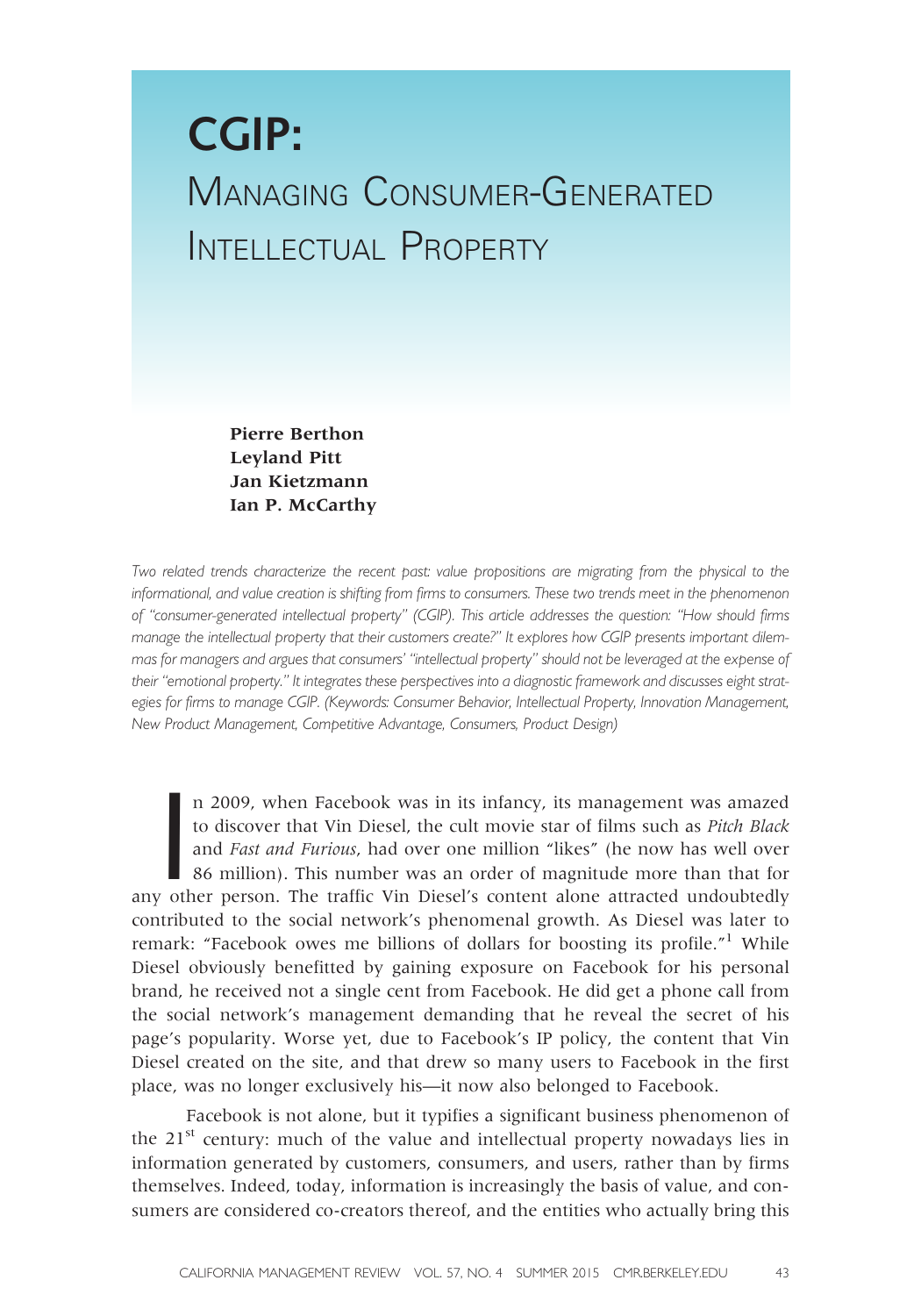Pierre Berthon is the Clifford F. Youse Chair of Information Design and Marketing Strategy at the McCallum School of Business, Bentley University, USA. <pberthon@bentley.edu>

Leyland Pitt is the Dennis F. Culver EMBA Alumni Chair of Business at the Beedie School of Business, Simon Fraser University, Vancouver, Canada, and also Affiliate Professor in the Department of Industrial Marketing, Royal Institute of Technology (KTH), Stockholm, Sweden. <lpitt@sfu.ca>

Jan Kietzmann is an Associate Professor of MIS and Innovation & Entrepreneurship at the Beedie School of Business, Simon Fraser University, Vancouver, Canada. <jkietzma@sfu.ca>

Ian P. McCarthy is a Professor in Technology and Operations Management in the Beedie School of Business at Simon Fraser University, Vancouver, Canada. <ian\_mccarthy@sfu.ca>

forth through their use of, and engagement with, products. This was alluded to by Glazer more than twenty years ago, who noted "a shift from information as a support for the classical (usually physically based) notion of a product or service toward information as a wealth-generating asset in its own right." <sup>2</sup> This is in line with the mindset of service-dominant logic,<sup>3</sup> which holds that instead of firms marketing to customers, they instead market, or co-create, with customers. Thus, rather than a firm marketing goods to its marketplace, it now exchanges services with that customer base to the benefit of both parties. This is not only a phenomenon that concerns social media sites, which often base their entire business models upon attracting, collecting, mining, and repurposing user-generated content to drive ad sales. It also affects more traditional business models. For example, Michael Powell was a loyal customer of retail giant Home Depot. He observed that a

number of Home Depot employees were being injured when cutting wood for customers at the store. To solve this problem, he developed a finger guard, called "Safe Hands," to protect workers from the blades of the radial saws, and demonstrated it to the company in 2004. Home Depot, delighted with the clever customer's idea, then commissioned a third party to manufacture the innovation and installed it in Home Depot outlets throughout the U.S. When a shocked Michael Powell protested at the appropriation of his ideas, the company rejected his claim for compensation. Subsequently he took the firm to court, and in 2010 a U.S. district court judge ordered the company to pay Powell \$3M in punitive damages, and a further \$2.8M in legal fees. This was followed by a jury decision that Home Depot should compensate Powell  $$15M$  in restitution.<sup>4</sup> This is clearly a creative consumer innovating in and for a company, which in turn treated the consumer disrespectfully by misappropriating the innovation without compensation or consideration. In the end, the company suffers both financially and from a reputation perspective. This case yields three lessons: First, customers can be a valuable source of innovation for firms; second, firms need to manage these consumer innovations carefully; and third, if firms manage this process poorly, the financial and legal consequences can be severe.

While the two examples just presented seem poles apart, they are in fact part of the same phenomenon, namely, the value of the intellectual property that customers generate, and the dilemmas of managing it. While the posting of a "selfie" on Facebook, and the invention of a safety device might seem of very different value, the situations are actually not that clear-cut. When the creative offering is social/symbolic, who creates is critical to the perception of value. In creative offerings that are instrumental/functional, what is created is critical to value. In the case above, "selfies" or photographs generated massive traffic to Facebook because they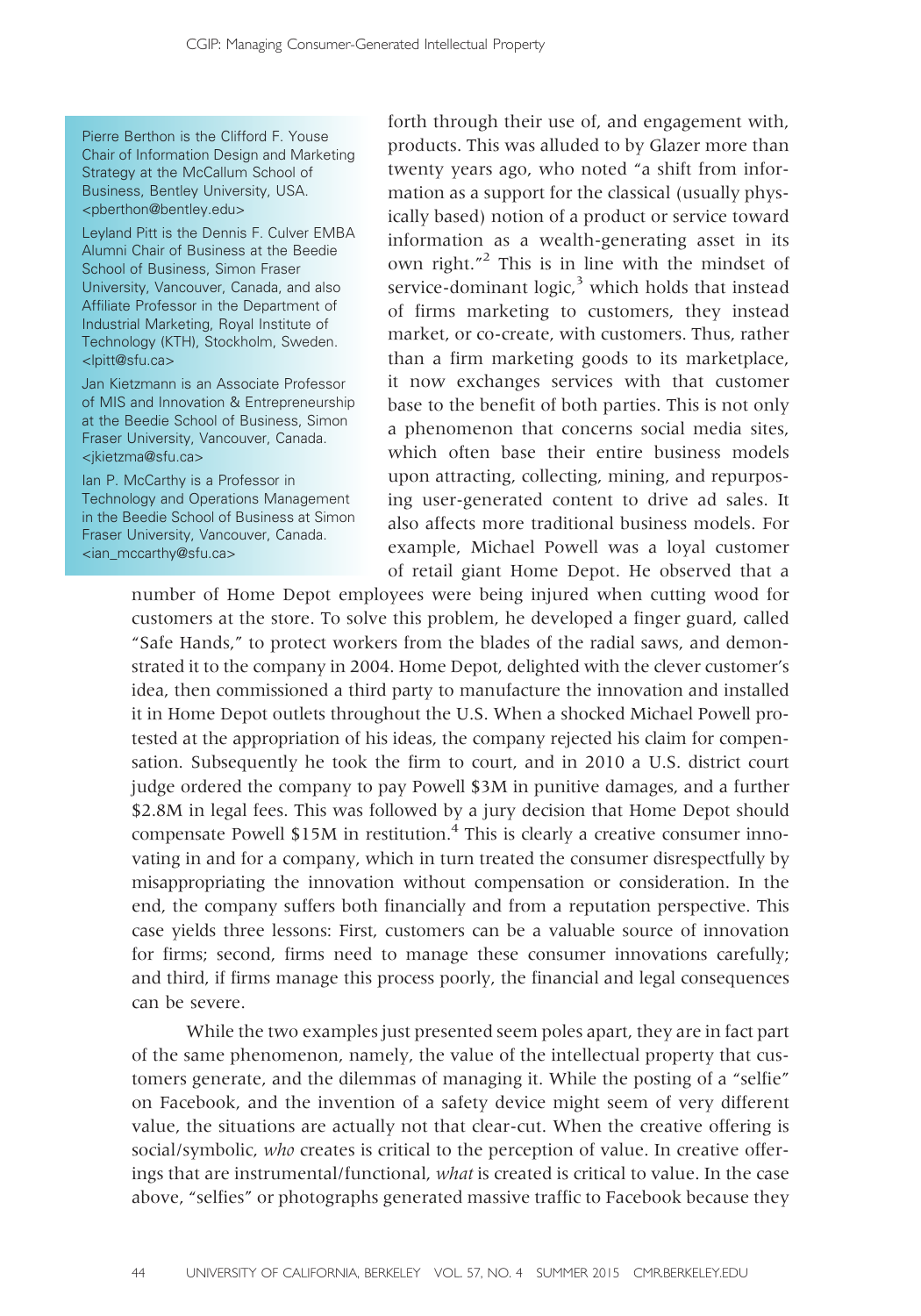were Vin Diesel's, whereas the average Facebook member generates only the traffic of their friends. On the other hand, in the case of the finger guard, "what" the innovation could do matters much more to Home Depot than who created it. People with good ideas, or those who use their intellect to create something valuable, are faced with three general choices. They can withhold the idea altogether or legally protect it outright, both of which might enable them to extract rents from it. Or, they can share it in the commons. In most cases, it is a choice between protecting and sharing ideas. Historically, by usually opting to protect their work, firms and entrepreneurial individuals have generated and exploited intellectual property: "creations of the mind" for which exclusive rights are recognized.<sup>5</sup> These exclusive rights pertain to a variety of intangible, non-physical assets, including musical and artistic works, discoveries and inventions, and words, phrases, symbols, and designs.<sup>6</sup> With the exception of trademarks, the intellectual property legislation in most countries has the broad objective of "promoting progress" (e.g., the U.S. constitution, article 1, section 8, clause 8). Creators and/or copyright owners benefit because there is an incentive for inventors and artists to create and make their work available. The reasoning is that unless they are legally entitled to capture the full value of their creations and extract rents, those who create and invent will not have sufficient incentive to do so.

The rise of the information age has seen a major shift not only in the creation of intellectual property, but also in society's attitudes towards it, where the creation and use of modified products are carried out by an increasing number of individuals, often without any moral and legal considerations.<sup>7</sup> The diffusion of user-generated content has been driven by the internet, which enables the instantaneous spreading of information at infinitesimally low cost, as well as the ready availability of inexpensive yet very powerful devices (computers, tablets, and mobile phones) loaded with innovative software and production tools for all sorts of applications, ranging from music to movies and cookery to chemistry. The resulting democratization of creation and production has seen the rise of the "creative consumer." <sup>8</sup> At the same time, consumer-generated content is becoming the new intellectual property, and consumers are increasingly creating, not merely consuming, value for firms. This gives rise to what we term "consumergenerated intellectual property" (CGIP)—IP produced by consumers rather than only by firms.

Traditionally, intellectual property has described "a wide variety of property created by musicians, authors, artists, and inventors," with the law of intellectual property typically encompassing "the areas of copyright, patents, and trademark law."<sup>9</sup> The intentions of these laws are to encourage the development of art, science, and information by granting certain property rights (such as protection and exploitation) to those who invent or create. Copyrights, for instance, preserve "original works of authorship" that are fixed in a tangible form of expression (literary, dramatic, musical, artistic, and certain other intellectual works, both published and unpublished) and give the owner the exclusive right to reproduce, alter, perform, or display the copyrighted work. Patents, on the other hand, require the detailed public disclosure of a novel and non-obvious invention, product, or process. Like copyrights, patents are "negative rights," that is, patents are rights to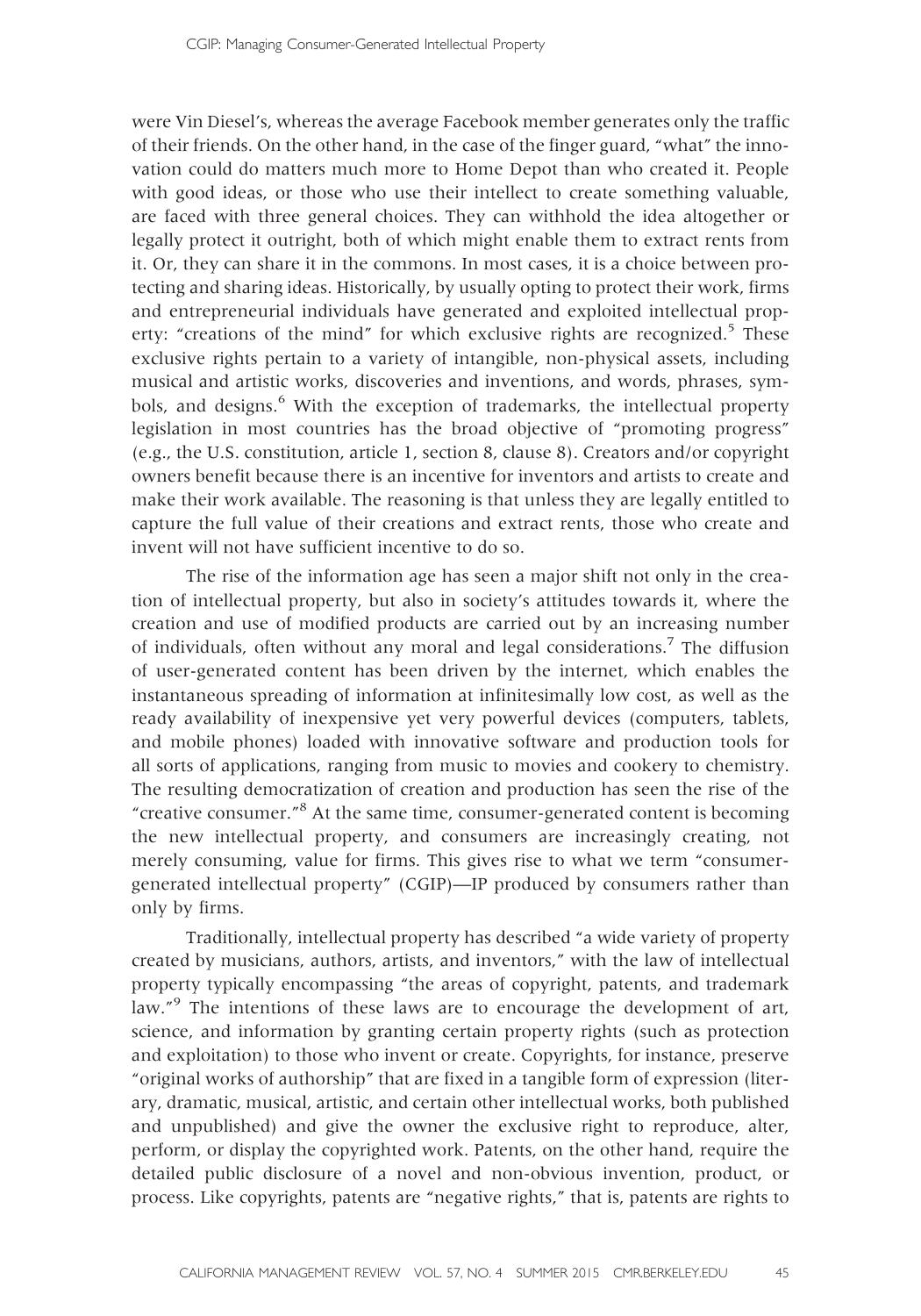prevent others from commercially making, using, selling, importing, or distributing a patented invention without permission.<sup>10</sup>

Throughout history, musicians, authors, artists, and inventors have created and consumers have consumed. Now this situation is being turned on its head. For a variety of reasons, particularly due to modular technologies and the ease of access to and spreadability of information, consumers are now modifying, appropriating, and indeed creating. The notions of intellectual property—who owns these creations and the rights to them—are becoming increasingly contested. Based on the existing definition of intellectual property, CGIP might be defined as "consumer-generated creations of the mind that build upon, change, improve, or repurpose existing commercial offerings and/or platforms. These include literary and artistic works; designs; and symbols, names, and images. $1^{11}$  What is contentious is that owners of proprietary offerings tend to assert that they have the rights to these innovations, while creative consumers would argue that these works were the "creations of their minds."

What makes consumer-generated creations a source of conflict is that, from the perspective of the firm, it is an issue of money and control, while on the consumer's side it is about creativity and emotion. Indeed, any act of creation has both an intellectual and emotional component, as creations are considered part of one's extended self: they have both intellectual property and emotional property.<sup>12</sup> Emotional property can be defined as the emotional investment in an act of creation, and the attachment to the creation itself, such that the creator *feels* ownership of the creation. Now while a company may legally appropriate the intellectual component of a consumer's creation, the creator less easily divests their emotional investment. Moreover, it is the consumer's emotional investment in the creation that drives their subsequent decision making and behavior in response to the firm's actions. As recent research has shown, it is emotional value that is the primary driver of consumer decisions.<sup>13</sup>

The question of how firms should manage CGIP is becoming an increasingly critical dilemma for executives—the majority of whom have probably not even begun to consider the options, or what approach is optimal in what context. On the one hand, there is the potential to lose control, not only over the firm's IP, but also over the potential innovations and revenue streams from CGIP. On the other hand, there is the very real possibility of alienating consumers, especially the most creative consumers, by appearing to be dictatorial and acting like a bully. Being too controlling might easily reduce the submission of the best content and ideas, and kill the goose that really can lay golden eggs. These are the issues that we address in this article.

Building on Borgmann's philosophy of information which distinguishes information about reality, information for reality, and information as reality,  $14$ we consider the relationship between types of information and IP. We then construct a framework of the eight strategies available to executives for managing CGIP, and illustrate these by means of a series of associated short case studies. While firms may leverage the "intellectual property" that their customers produce, they should also understand the importance of emotional property to consumers.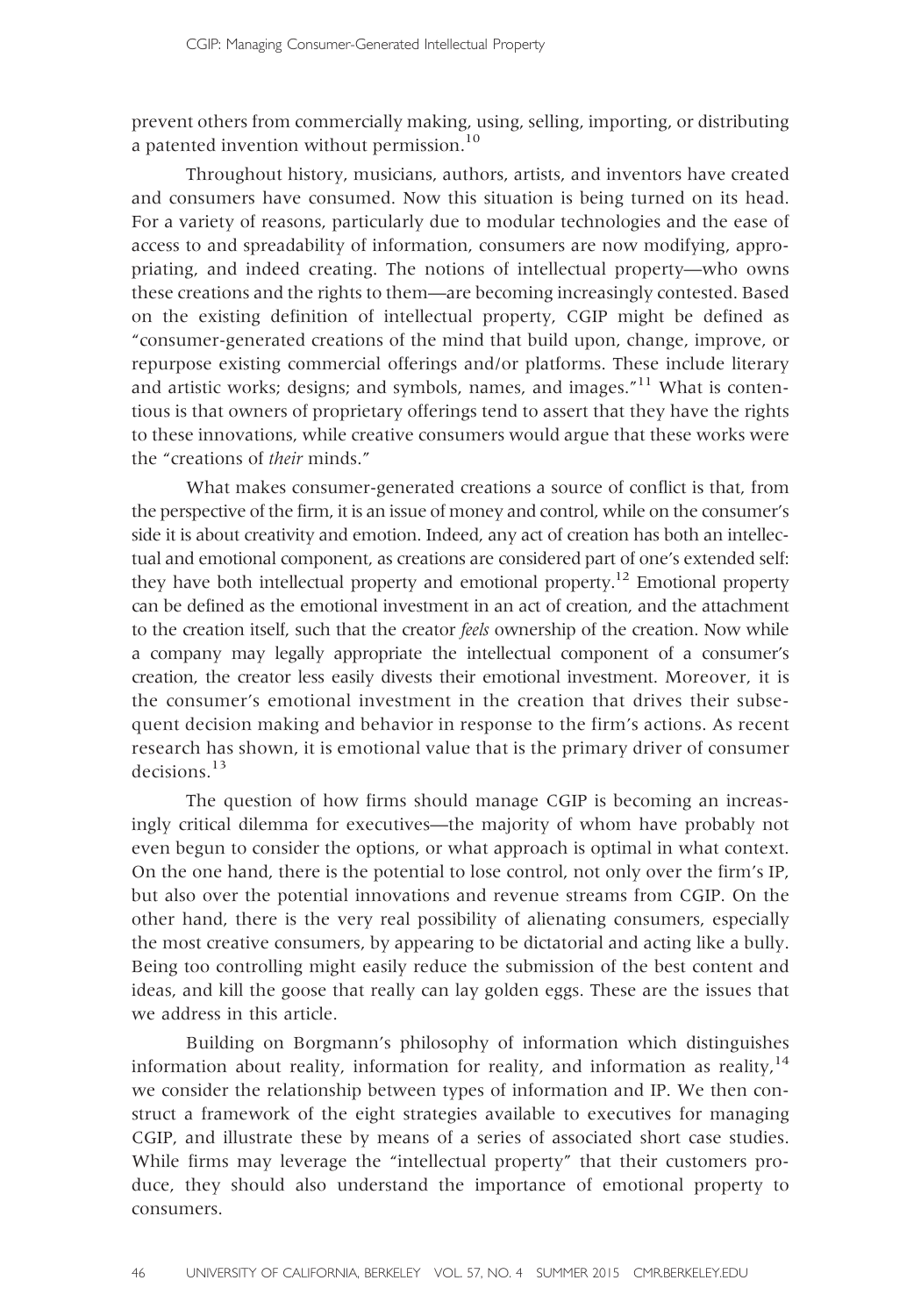## CGIP and the Creative Consumer

Creative consumers are hardly a recent phenomenon. As far back as the Model T, Ford customers—especially farmers—adapted their cars to perform all kinds of tasks that the manufacturer had never intended, regularly using them as a power source for driving generators, mills, and lathes. Ford's remedy for what it obviously, although never expressly, viewed as an appropriation of its IP was to threaten to void the warranty on the vehicle. However, consumer creativity, and the IP issues it raises, is a far more prevalent issue today, particularly as a result of networks, product malleability, and the ready availability of inexpensive creativity tools. Managers can no longer only rely on knee-jerk reactions such as negating guarantees. The ubiquity of consumer creativity, and its seemingly infinite variety, require a far more thoughtful managerial approach.

We have two observations: one about the valence of consumer ideas; another about the complexity of the dilemma that CGIP can pose to managers. First, the valence of consumer creativity and its effects on the proprietary offerings of firms (and the IP attached to them) can vary from the negative (and possibly even dangerous) to the positive. A negative example is that when sales of methamphetamine were banned in most countries after World War II, the demand for it as a recreational drug spawned its production by individuals, who used readily available cold medications containing the chemical Benzedrine as feeder stock to cook "crystal meth" in home laboratories. This undesirable development of CGIP led to a prohibition of over-the-counter medications containing Benzedrine and pseudoephedrine, including well-known brands such as Sudafed, Advil Allergy Sinus Caplets, TheraFlu, and Tylenol Flu NightTime Gelcaps. A more positive example of CGIP comes from Toyota Motor Corporation, which like many other car manufacturers initially frowned on people altering their products. However, after learning of the exploits of Toyota Prius hybrid owner Ron Gremban, whose modifications to his car not only allow him to achieve far superior engine performance and driving distance, but also to charge it in his garage, the company now says it may be able to learn from such individuals. "They're like the hot-rodders of yesterday who did everything to soup up their cars. It was all about horsepower and bling-bling, lots of chrome and accessories," said Cindy Knight, a Toyota spokeswoman.15

Second, the nature of consumer creativity, and the dilemmas it presents for managers with regard to intellectual property, ranges on a spectrum from simple to complex. This can be illustrated by a selection of scenarios on the hacking of AIBO, Sony's well-known electronic pet. Sony launched AIBO in 1999. The first two letters of the acronym (AI) stood for "artificial intelligence," while the last two letters (BO) stood for "robot." The word "AIBO" was also the Japanese word for "companion," or "pal." AIBO could perform certain movements and act out certain behaviors, and was also programmed to feign emotions such as "missing" the owners when they were away, and "happy" at seeing them on their return. It wasn't long however before some AIBO owners, perhaps bored with the limited range of actions the \$2000 toy could perform, hacked AIBO's operating system to make their cyberpets dance, jive, and perform a wide host of "unauthorized" actions, for which Sony threatened to sue them.<sup>16</sup>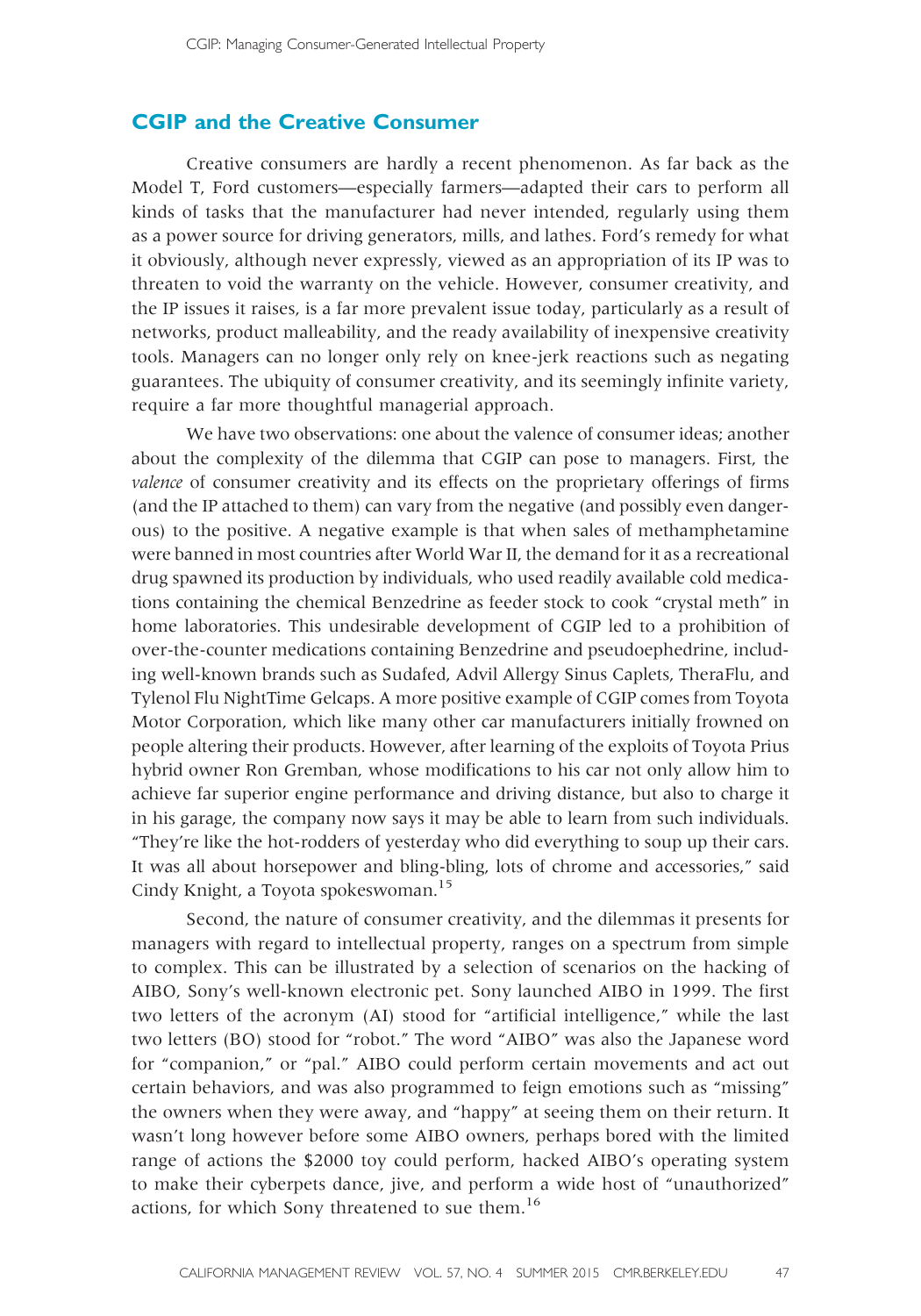We sketch the CGIP dilemmas that might face managers at Sony with regard to potential scenarios of the hacking of AIBO (or indeed similar consumer creativity actions on any other proprietary technologies) on the spectrum, from simple to complex, in Figure 1 below. It is obvious that the complexity of the dilemma depends on the nature of the consumer's creativity, and also the extent to which the consumer attempts to extract rents from this. In the case of AIBO, if the consumer hacks the product solely for their own benefit, then concerns about ownership of IP are low for both the consumer and the firm. A consumer hacking the product and sharing this information as a member of some community built around the product/brand would probably find this to be more valuable because of the social capital it could build for them, but the firm might not be that concerned about this limited exposure. When the consumer not only hacks the product, but then also distributes this freely by broadcasting the code online, the firm will care much more about the IP issues involved. Finally, the stakes are highest for both the consumer and the firm when the consumer not only hacks the firm's product, but then broadcasts and distributes this by selling the hack.

The value of consumer creativity should not be under-estimated. While some observers of the phenomenon are more skeptical, and believe that truly valuable innovation usually comes from within the firm, $17$  recent empirical evidence suggests that creative consumers often trump professionals on a number of dimensions. Poetz and Schreier<sup>18</sup> staged a real-world competition for ideas between a firm's professionals and those generated by users. The challenge was to solve an effective and relevant problem in the consumer goods market for baby products. Senior executives within the firm (blind to their source) then judged the submissions along the dimensions of novelty, customer benefit, and feasibility. The researchers found that user-generated ideas scored significantly higher on novelty and customer benefit. Perhaps not surprisingly, user-generated ideas scored a little lower on feasibility, but the average values for feasibility were relatively high overall, suggesting that feasibility was not necessarily a serious impediment. As a result

| Complexity of Dilemma Simple <     |               | $\blacktriangleright$ Complex                                          |                                                                                                                                    |                                                                                            |                                                                            |                                                                                                                   |
|------------------------------------|---------------|------------------------------------------------------------------------|------------------------------------------------------------------------------------------------------------------------------------|--------------------------------------------------------------------------------------------|----------------------------------------------------------------------------|-------------------------------------------------------------------------------------------------------------------|
| <b>Creative Activity</b>           |               | Consumer modifies a product for a special purpose and/or for pleasure. |                                                                                                                                    |                                                                                            |                                                                            |                                                                                                                   |
| <b>Sharing Activity</b>            |               | Not Shared                                                             | Invention<br>privately<br>announced and<br><i>instructions</i><br>(such as code)<br>made available<br>within a closed<br>community | Invention openly<br>announced and<br>instructions (such<br>as code) given<br>away for free | announced and<br>given away as an<br>executable<br>application for<br>free | Invention openly   Invention publicly<br>marketed and<br>sold as an<br>application or as<br>a modified<br>product |
| Concern<br>about CGIP<br>ownership | Consumerl Low |                                                                        | Medium                                                                                                                             | Medium                                                                                     | Medium                                                                     | High                                                                                                              |
|                                    | Firm          | Low                                                                    | Low                                                                                                                                | Medium                                                                                     | High                                                                       | High                                                                                                              |

## FIGURE 1. The CGIP Complexity of Dilemma Spectrum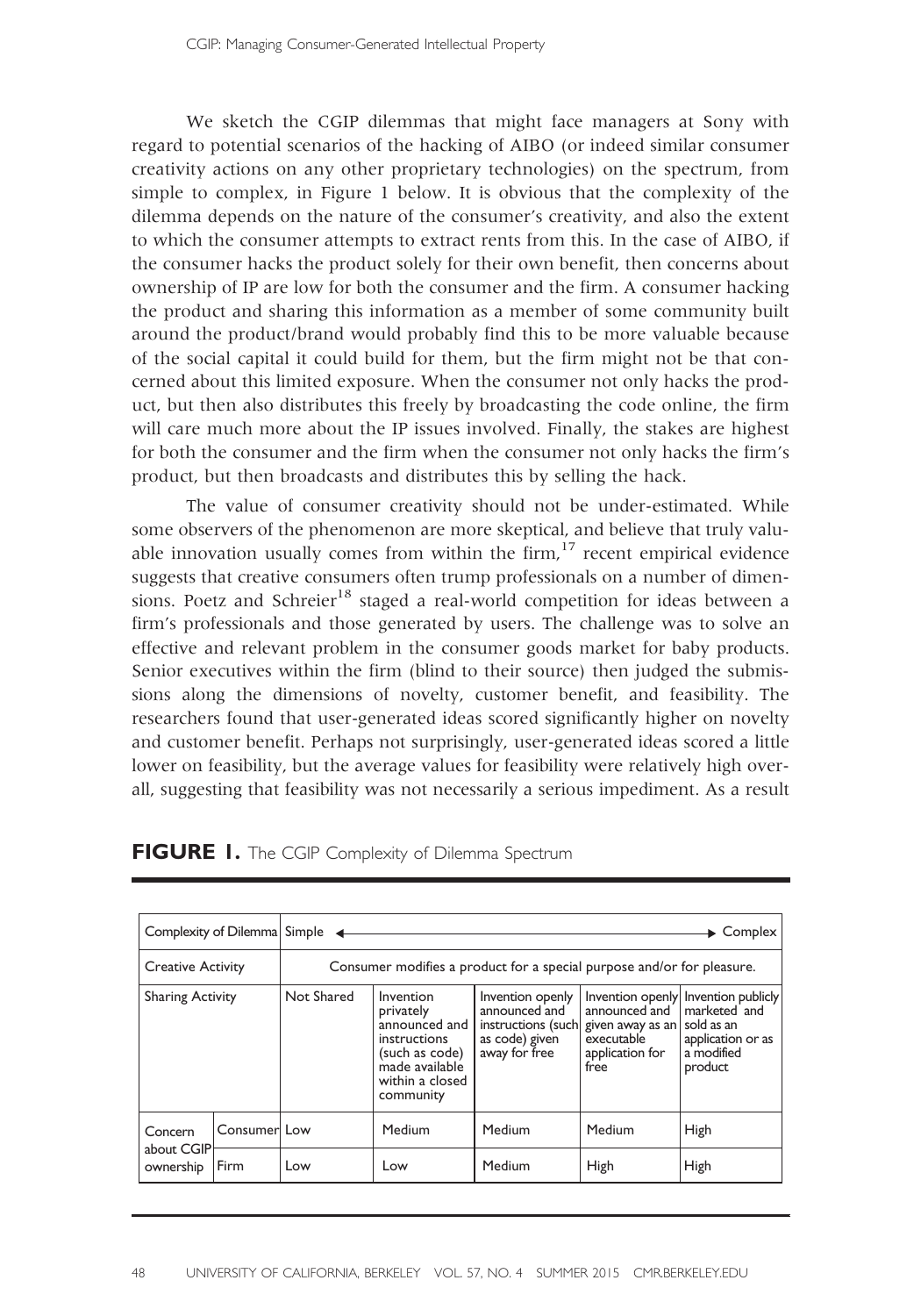of the advantages to be found for firms in exploiting customer creativity, a number of authors<sup>19</sup> have noted the opportunities to be found, and have suggested ways of managing and encouraging them.<sup>20</sup> Alexy, Paola, and Salter<sup>21</sup> note that by enabling consumers to submit ideas, firms gain insight into consumer preferences and consumer engagement with their offerings. This is because customers may have two types of knowledge: first, knowledge about their own needs and problems; second, knowledge relevant to the particular firm's needs and problems—especially related to problems that the firm might not be able to solve itself, and ideas about offerings the firm may not have even thought about yet. $^{22}$ 

However, these authors go on to add that managing a firm's interactions with creative outsiders is complicated by issues regarding the role of intellectual property ownership and protection, both of which can drive costs and managerial effort. In previous work, Alexy and his colleagues<sup>23</sup> observed that a firm's IP strategy could either kill or enable its open innovation activities. This need not be the case, they argue: firms who use IP strategically will not only benefit from open innovation, which includes consumer creativity, but also enhance the financial returns they obtain from it. The work focuses on a broad range of outsiders, including suppliers, collaborators such as other firms, institutions and universities, and lead users.<sup>24</sup> Whereas the broad groups of such creative outsiders will tend to have a more formal communication with the firm, creative consumers might not. They might even want to avoid any contact, formal or informal! This raises the question of how firms should think more seriously and comprehensively about intellectual property in the domain of the creative consumer, or CGIP. Our objective in this article is to provide ways of conceptualizing CGIP and for firms to develop strategies for dealing with the issues surrounding CGIP. This necessitates attempting to answer the question: In today's information age, is there a correspondence between type of information and type of intellectual property? In order to do so, we turn to the work of the philosopher Borgmann.

# Types of Information

Borgmann, in his book Holding on to Reality: The Nature of Information at the Turn of the Millennium,<sup>25</sup> provides two critical insights into the nature of information. First, informationis heterogeneous and that distinct types can be observed; and second, each type of information in its own way shapes our engagement with the world. The first is useful in exploring the types of intellectual property, the latter in how CGIP might be managed.

Borgmann argues that there are essentially three types of information (see Figure 2): information *about* reality, information for reality, and information as reality.

- *Information about reality* involves information that in some way reflects or reproduces some aspect of reality, and includes such things as reports, photographs, or, more abstractly, maps—these are representation of reality.
- *Information for reality* involves injunctions such as musical scores, recipes, and blueprints—these are instructions on how to shape or change reality.
- Information as reality involves on the one hand information about information (meta-information) such as a dictionary, and on the other hand information for information such as a computer program.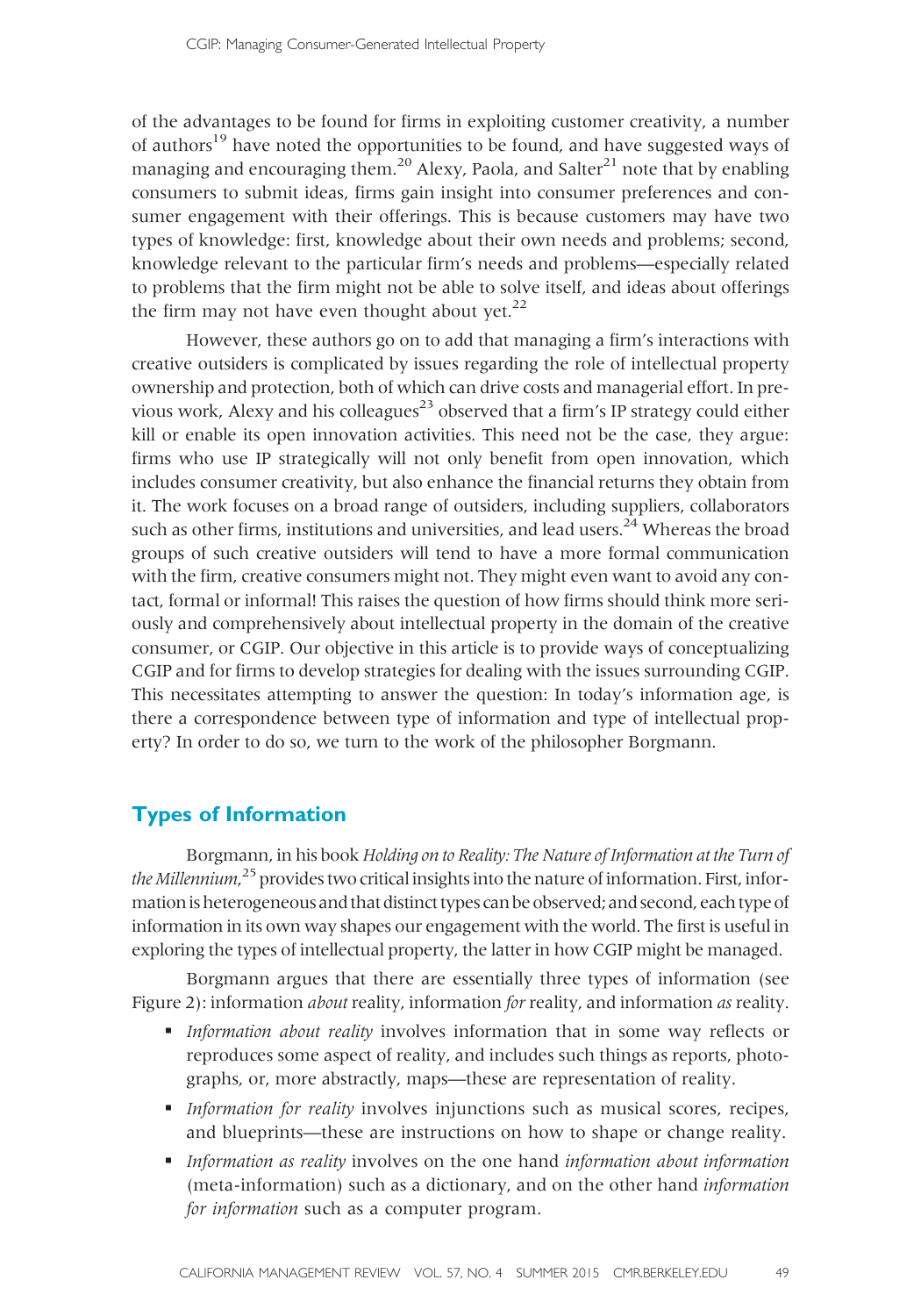

#### FIGURE 2. Types of Information According to Borgmann

Borgmann's information types constitute a historical progression from signs of the natural world (for example, spoor indicates the presence of animals, thunder the imminence of rain), through cultural transmission that involves some form of performance or enactment (for example, a play has to be acted, a prayer intoned), to technological information where information constitutes its own reality or "hyper-reality."

For our purposes of understanding consumer-generated offerings, we do not need to retain Borgmann's specification that *reality* be limited just to the "natural" world. Indeed, we can replace the term reality with "something" and that "thing" can have ontological reality within the world that it is constituted. Thus love, as constituted in the world of emotions, is just as real as a lake in the natural world. Similarly, the number pi, as conceived in the abstract world of mathematics, is just as real as a pine tree.

#### Shared Creations: Their Legal Status

The sharing of ideas has a long history, and individuals have long been willing to contribute intellect and labor without the expectation of material benefit. This is how "sharing" differs from "protecting" intellectual creations to exploit them in a commercial sense. Beginning in 1857, the first Oxford English Dictionary was a huge cooperative project between scholars and individuals throughout the English-speaking world. T. James Murray acted as editor as part of his other appointments and commitments and none of the contributors were financially rewarded.<sup>26</sup> In medicine, for "orphan" drugs the markets are relatively small because the incidence of certain diseases is low. However, since suffering is acute, many scientists and their employers donate time to researching these products.<sup>27</sup> Like open source software, innovations in skateboarding, windsurfing, and snowboarding products have been led not by manufacturers but by enthusiasts, who freely reveal and share their discoveries with all other aficionados.<sup>28</sup>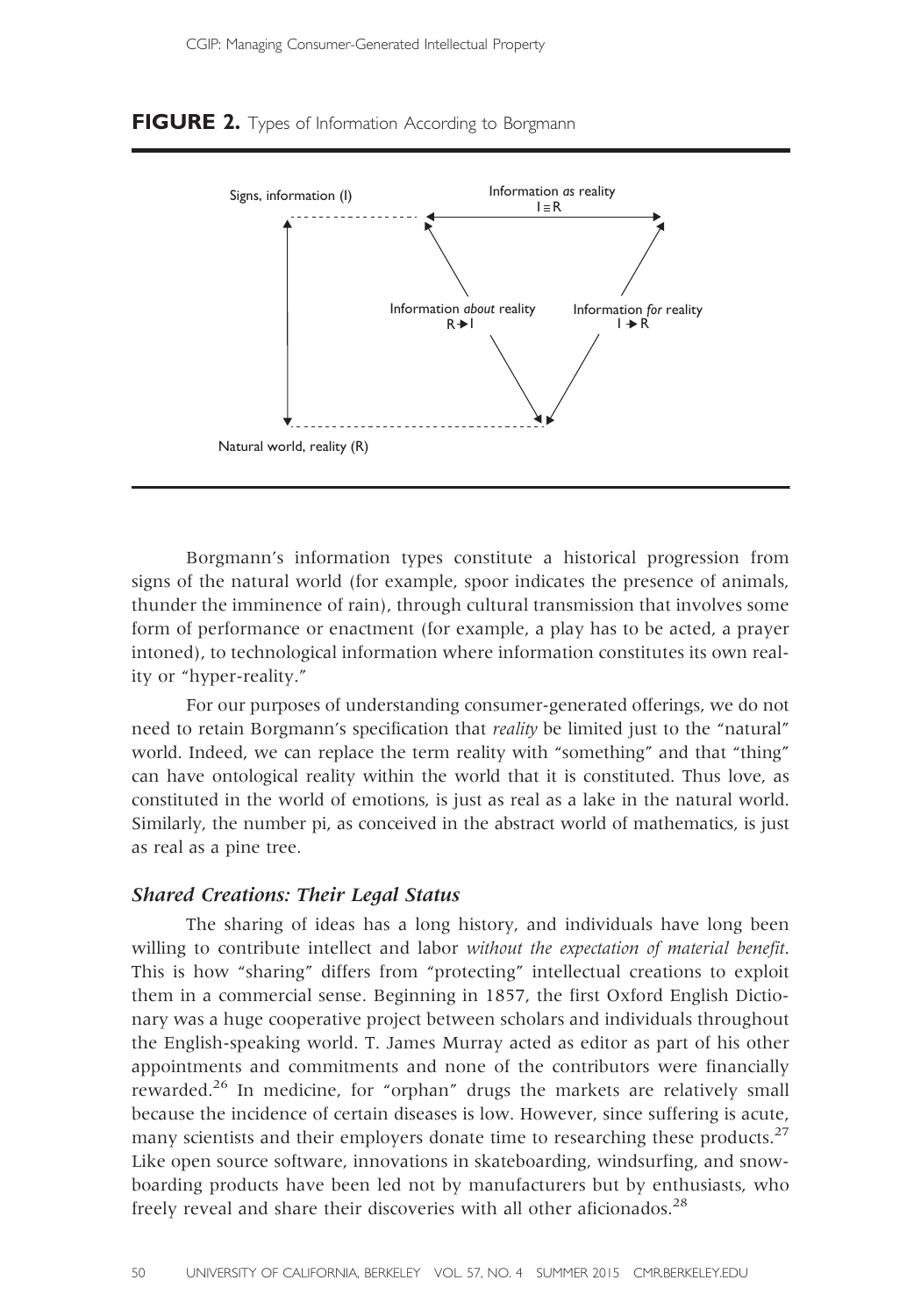What some believe to be open source and others to be proprietary has been the source of significant conflict. For example, entrenched providers of services, such as the "branded yoga" of Bikram Choudhury, have been vilified by purists who demand and assert that an age-old pursuit such as yoga should be available to all. Some have even established an alliance dedicated to this called OS ("Open Source") Yoga Unity.<sup>29</sup>

Antonio Meucci set up a voice communication link in his Staten Island, NY, home that connected the second floor bedroom to his laboratory. He submitted a patent caveat (an antiquated, renewable provisional application and intention to file a full patent application at a later date, discontinued in the US in 1909) for this device to the U.S. Patent Office in 1871. However he failed to mention the electromagnetic transmission of vocal sound in the document, and also didn't pay the annual \$10 fee to maintain the *patent caveat.*<sup>30</sup> In 1876, Alexander Graham Bell was granted a patent for the electromagnetic transmission of vocal sound by undulating electric current that became the core basis of the modern telephone. The simple lesson is that the first to file patent owns the creation; if you fail to protect your idea, someone can come along and patent it. What is the legal status of shared ideas? The simple answer is that they have none. However, what if you wanted to consider their legal status before you share your ideas? What options do you have?

## Sharing Creations: Legal Options for Organizations

If organizations want to share their ideas, but at the same time take credit for them and protect their destinies, they have two options. The first is "copyleft," a form of licensing that can be used to maintain selected copyright conditions for works such as computer software, documents, and art. Under copyleft, creators may give every person who receives a copy of the work permission to reproduce, adapt, and distribute it, and they may require that any resulting copies or adaptations are also bound by the same licensing agreement.

A second alternative for organizations is the so-called "open patent." Open patented inventions can be freely distributed under a copyleft-like license. These works can be used as-is, or improved, in which case the patent improvement would have to be re-licensed to the institution that holds the original patent, and from which the original work was licensed. This frees all users (individuals and/or other organizations) who have accepted the license from the threat of lawsuits for patent infringement, in exchange for their surrendering the right to build up new patents of their own (in the specific domain for which the original license applies).

## Creations: To Protect or to Share?

There are obviously benefits for the organization in both the protecting and sharing of creations. The fundamental benefit of protecting creations is that the owner shields the revenue streams that will flow from it. The greatest advantage of sharing creations is that systemic innovation is promoted and stimulated: This is why Elon Musk gave away the patents (making them open patents) to Tesla's innovative battery technology. His intention is to kickstart the entire electric vehicle market. These dichotomies are illustrated in Figure 3, juxtaposed against a contrast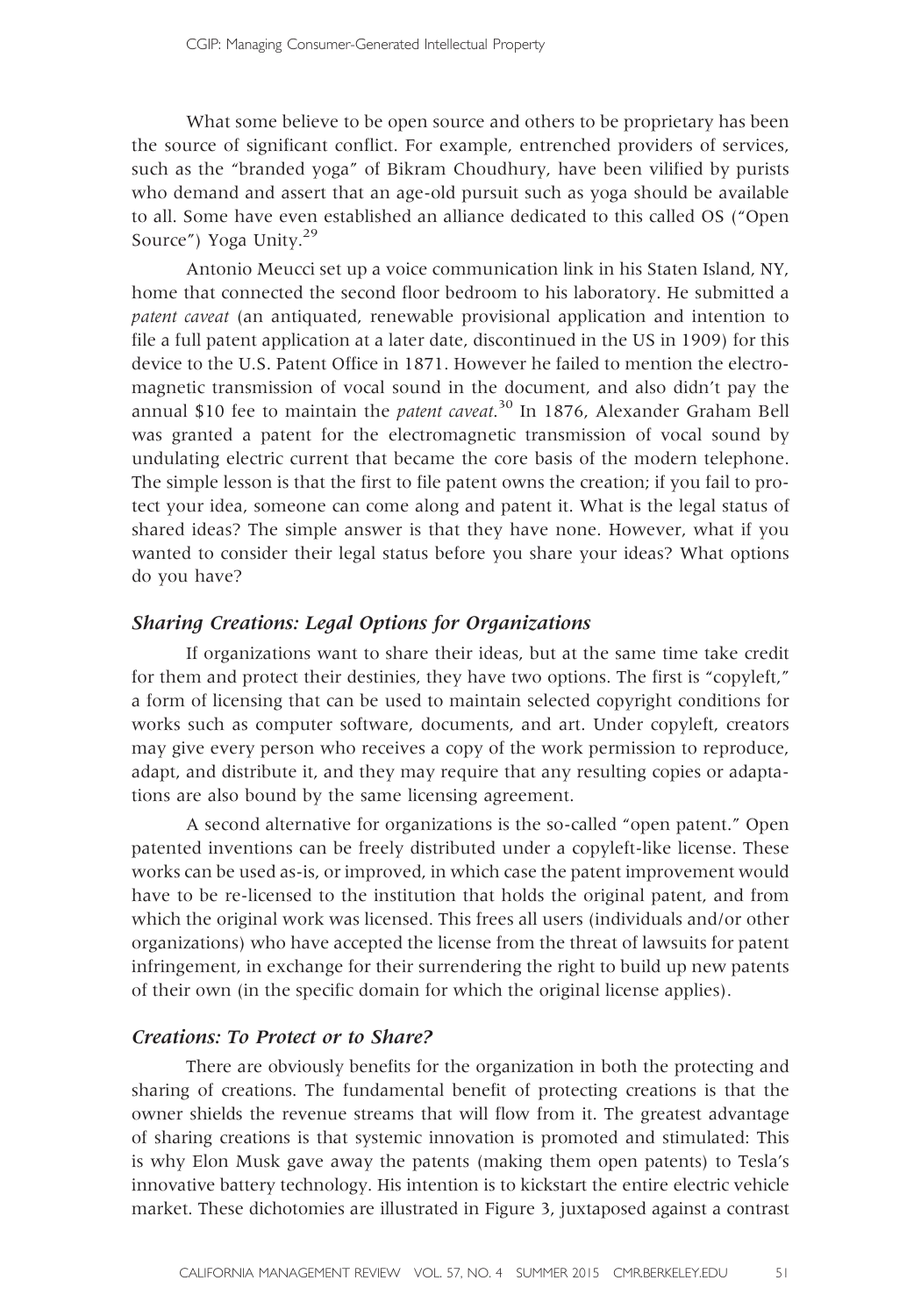

## FIGURE 3. Types of Information and IP Options

of whether information is *for,* or *about,* creations. This enables us to understand and compare the notions previously discussed, namely, patents and open patents, and copyright versus copyleft.

Of course, the ultimate question is, given the revenue stream and exclusion of competition that information suppression protects, why would organizations want to share their creations? The reasons, which all organizations need to understand, are three-fold. First, many open source and voluntary contribution communities, consisting of both organizations and consumers, have been described as "gift economies"<sup>31</sup> in which goods and services are given to others with no reciprocal obligation from the recipients. Sharing is the lifeblood of these communities. Creativity, innovation, and development services can be considered "gifts" provided by members of the community. These are in turn combined into a product that is "given away" to users, who are not obligated to repay the gift. However, those who do contribute feedback, bug reports, feature requests, and so on are helping improve the product in a continuous quality improvement loop.

Second, it enables firms to tap into the sheer personal enjoyment that inventing and showing off their creations provides the consumer. Being the first to change or hack a product, or the first to solve a major problem means less when the creative consumers are unable to share their achievements.

Third, the benefits of sharing enable the construction of symbolic capital for the inventor or creator, be they individual or organization.<sup>32</sup> Conversely to economic capital, the more one gives away, the more symbolic capital one accumulates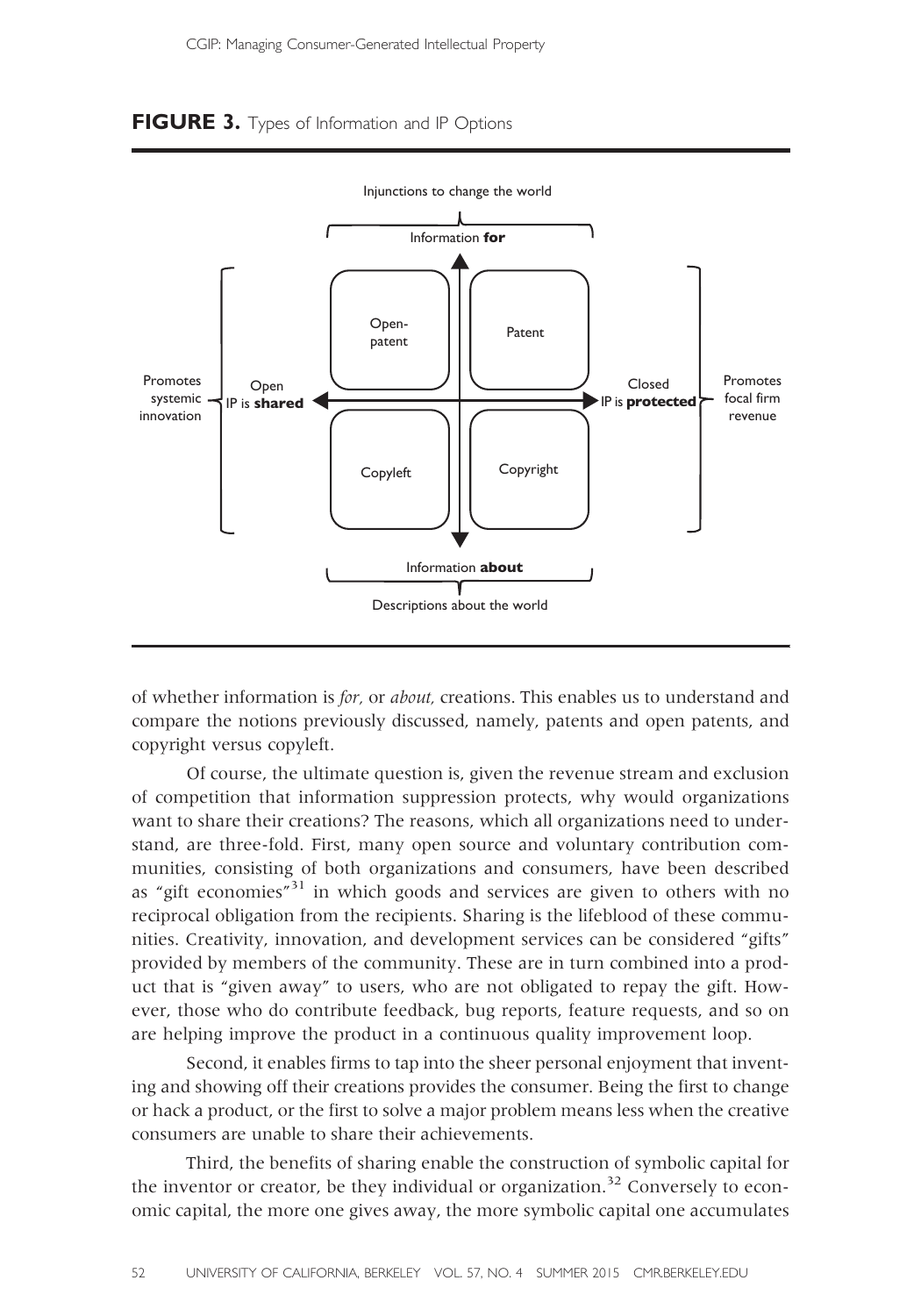in the form of prestige, status, and reputation. Thus, those who give away more innovations have higher perceived status in the marketplace. Additionally, those who contribute more creations to their community are held in higher regard and reputation. Importantly, this alternative form of capital can be converted into economic (or social) capital, and vice versa.<sup>33</sup> For example, from an individual perspective, George Hotz, who hacked the original iPhone and Sony's PlayStation 3, gave these hacks away free. In doing so however, he attracted enormous media attention, job offers, and awards that benefitted him socially and economically. From an organizational viewpoint, Microsoft has earned huge symbolic capital and positive media attention by reversing its initial stance and now embracing and contributing to the open-source platform Linux.

To summarize, we contend that even in cases of copyrighted or patented material, organizations may be well advised to work with consumers and encourage their innovation. To this end, managers need to consider a range of strategic options with regard to CGIP.

## What are a firm's strategic options in regard to CGIP?

A firm has two basic options with regard to CGIP: it can either be positively or negatively disposed to it. The strategies it then adopts toward CGIP will in both cases range according to whether there is more focus on consumers, more focus on the firm, or a balance between the two. This will obviously depend on two perspectives: the extent to which the firm perceives the consumer to have either high or low emotional property vested in the innovation, and the extent to which the firm has the potential to control the intellectual property. Following, we describe the eight strategies a firm can adopt toward CGIP (Figure 4) and illustrate each with a case that typifies it.

## Cultivate

Cultivating is a very positive strategy for the consumer, one under which the firm helps consumers generate IP without any attempt to capture or control it. A good example of this is Lego and its Mindstorms Robotic Invention System (RIS), a sophisticated kit with an intelligent brick computer, various sensors and actuators to build models that can carry out various movements. Soon after the release, Lego discovered that consumers were hacking the programming language and developing applications and extensions to the original code.<sup>34</sup> Rather than issuing cease and desist letters, Lego embraced the consumers' creativity and cultivated CGIP through an online community forum ("a place for you to explore & share your Robots") that invited enthusiasts to meet and exchange their builds. However, the company made no attempt to control or exploit this in any way. What does Lego get from this? The company garners a fiercely loyal and enthusiastic group of loyal customers who express their love for the brand by continually innovating with and contributing to its product mix. Indeed, it would be fair to say that these innovative customers satisfy all the requirements of the definition of a brand community.<sup>35</sup>

## Coordinate

In the case of the "coordinate" strategy, the firm is positive to CGIP and facilitates its creation. It does this not to extract rent from CGIP, but rather because the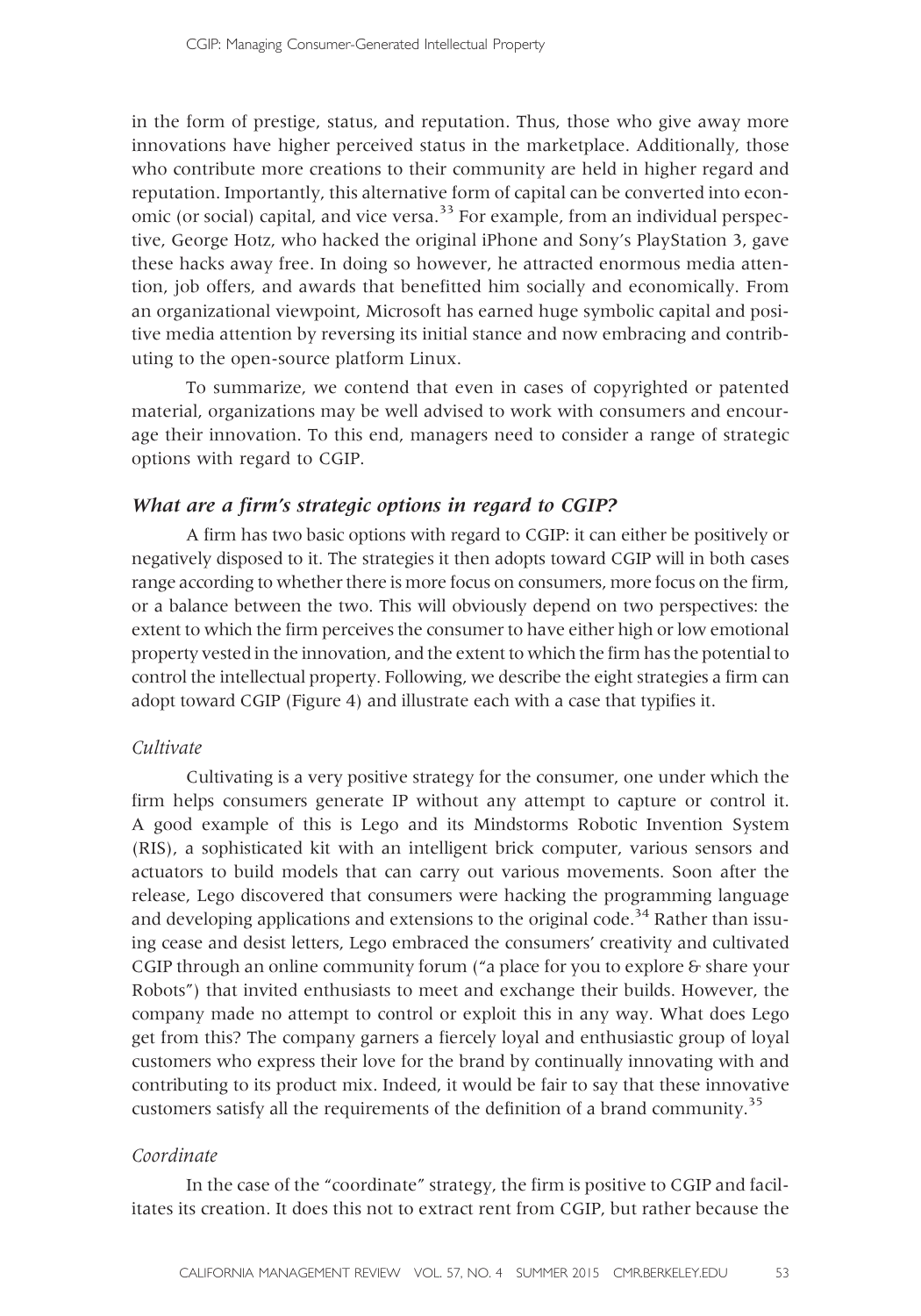## **FIGURE 4.** CGIP Strategies



presence of CGIP will attract customers, from whom rent can then be generated in other ways, such as through advertising. Facebook is a good example of a "coordinating" firm. There is little intellectual value in the millions of status reports, photographs, birthday greetings, and jokes that get posted every day. However, by providing a forum for people to display and share this information, Facebook enables a process for attracting traffic from hundreds of millions of their friends on a daily basis, all of whom want to know what is happening in their social circles. These huge numbers of eyeballs obviously represent substantial advertising revenue for Facebook.

#### Cooperate

Under the "cooperate" strategy, the firm encourages consumer creativity in order to share the returns of CGIP between the firm and the customer. A good example of this is the firm Threadless.<sup>36</sup> Its website hosts a regular competition in which customers propose designs for T-shirts. Other customers then vote on these before managers decide which designs get to be manufactured and sold by Threadless. Threadless has outsourced all creativity to consumers who compete for the prize and status awarded to the winning design, and all market research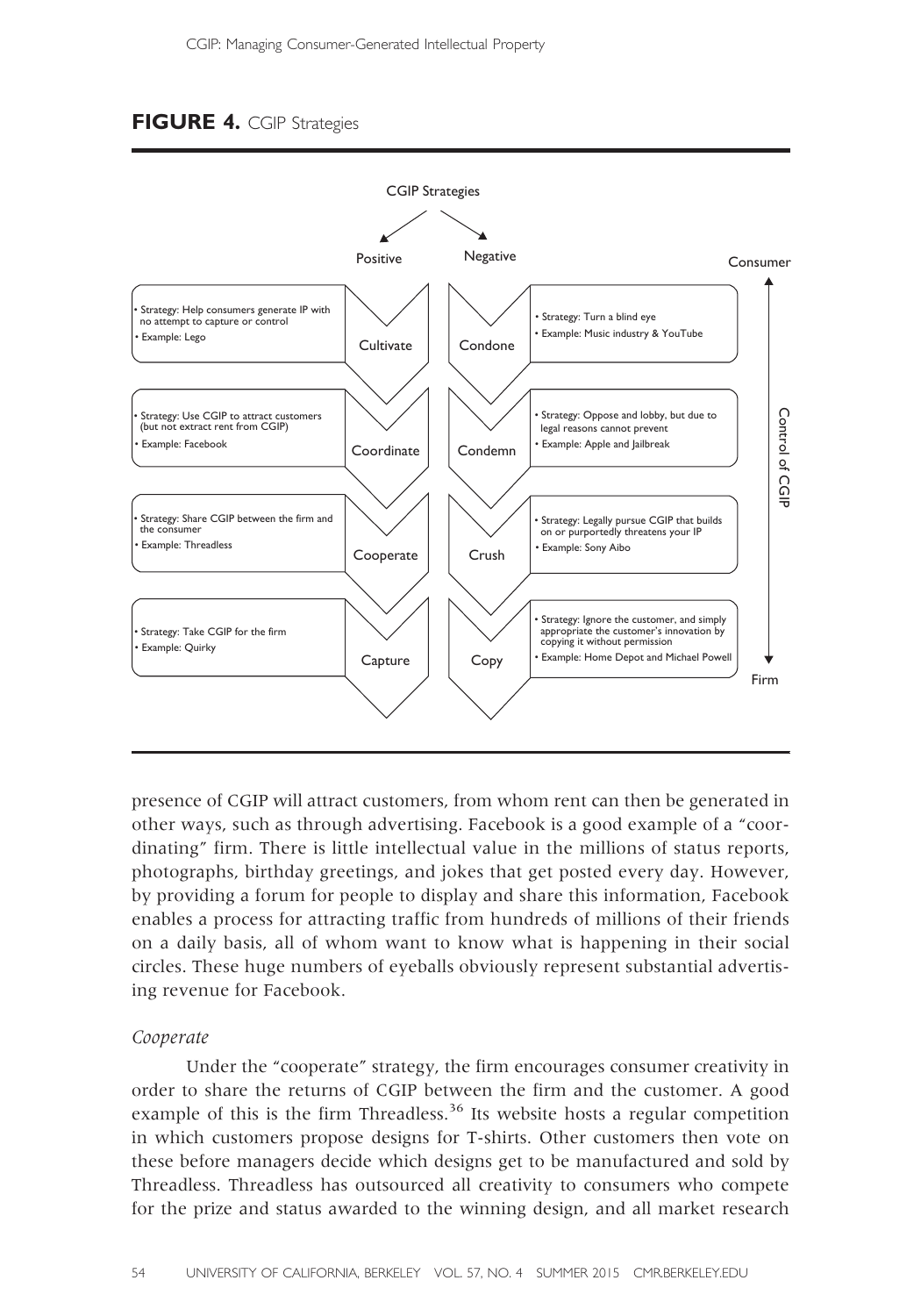to individuals in the crowd who, through their votes, signal approval and intentions to purchase particular T-shirt designs.

#### Capture

Under the "capture" strategy, the firm positively encourages consumers to generate CGIP that it then captures as its own in order to advance its business. For example, the invention company Quirky invites individuals to submit new product ideas to their site for consideration. If an idea is favorably received by the Quirky community and its management, it is then developed into a prototype and in many cases eventually turned into a commercial product. In exchange for Quirky funding this development process, the inventor assigns all IP to Quirky. If the product is a commercial success, Quirky shares some of the profit with the inventor and the community, but retains the IP into perpetuity. Many products developed in this way are simple household products (the best-seller is a bendable power strip of which over 600,000 have been sold) that can be found for sale in Best Buy, Bed Bath & Beyond, Target, and on Amazon.

## Condone

In the case of the "condone" strategy, the firm is essentially negative to CGIP, but simply turns a blind eye to it rather than confronting consumers. Jill and Kevin had an interesting and different dance procession down the aisle for their wedding, to the beat of Sony artist Chris Brown's song "Forever." They posted the video on YouTube, and it has received more than 100 million views to date. Sony would have been within its rights to demand its removal as an infringement of copyright.<sup>37</sup> However, the firm chose to take no legal action—perhaps because it didn't want to appear a bully or more probably because the artist had serious PR problems as the result of a recent court case, and the happy video was a way of rehabilitating that. Nowadays, it would appear that many music firms simply condone the infringement of their copyright when consumers include music videos of their artists on video sharing sites such as YouTube, unless they do so for commercial intent.

#### Condemn

Under the "condemn" strategy, firms clearly disapprove of what they perceive to be infringements of their IP. They might actively lobby against such activities and also retaliate by refusing to honor the warranty of products that have been tampered with. However, firms stop short of actively pursuing consumers or taking legal action. For example, Apple has expressed its opposition to the "jailbreaking" of its iPhones, broadcast that the warranties on jailbroken iPhones are invalid, and continually attempted to render the iPhone unhackable. However, it has not yet prosecuted those who develop or execute the jailbreak.

### Crush

Those firms that adopt a "crush" strategy toward CGIP will take decisive action against consumer IP violations. For example, when Jose Avila made furniture for his apartment exclusively from Federal Express boxes and displayed them on a website, FedEx immediately sent him a cease and desist letter demanding that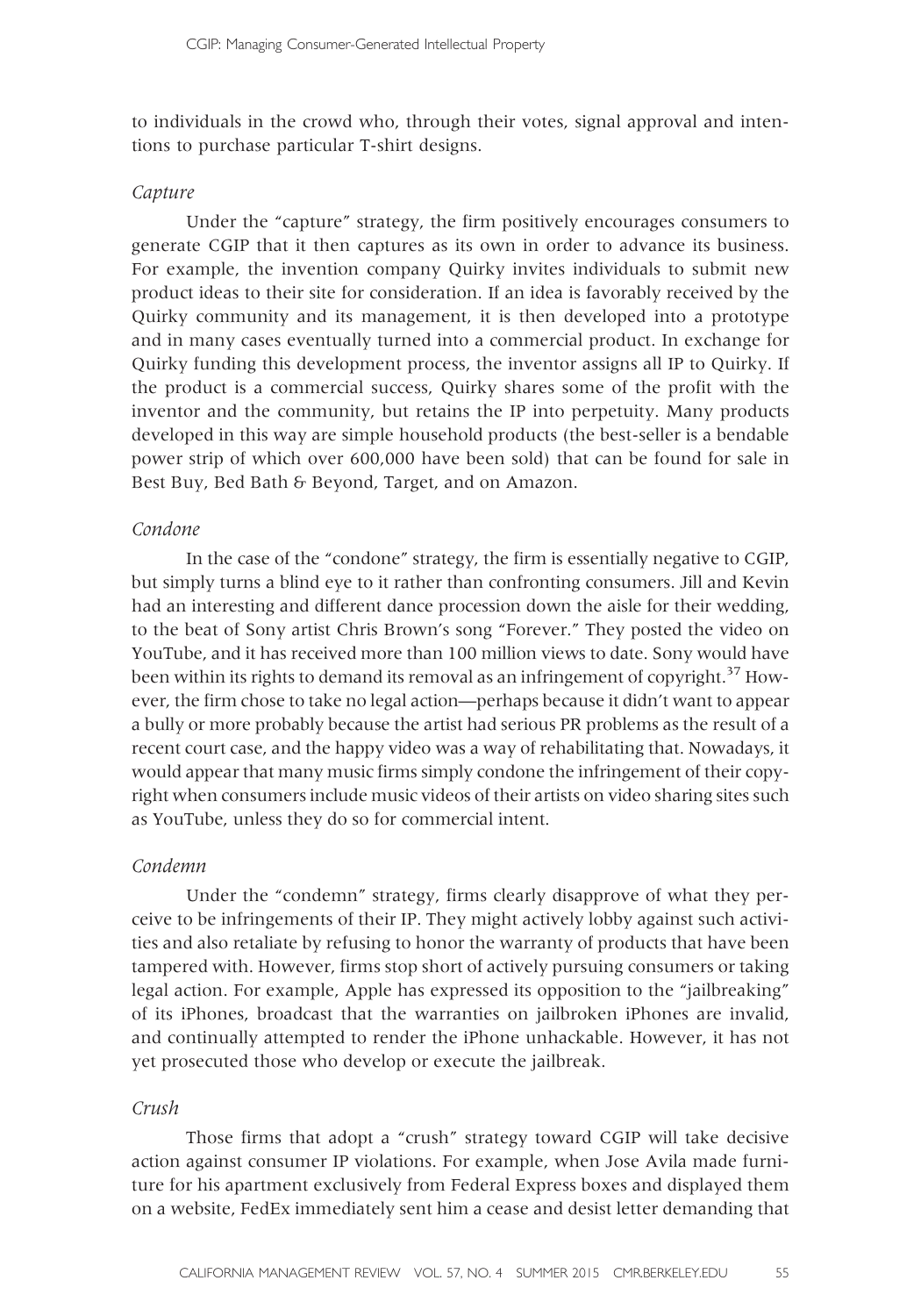he stop using the boxes for purposes other than what they had been intended for, and take down the website.<sup>38</sup> Similarly, Sony originally sued owners who had hacked their AIBO pet to perform actions that "had not been authorized" by Sony.

## Copy

Under the "copy" strategy, firms ignore the customer and simply appropriate the customer's invention by copying it, without explicit permission. This may be a sin of omission (simply being unaware of the customer), or one of commission (purposely ignoring the customer, and banking on the asymmetry of power between firm and customer). Whether Home Depot was merely unaware of where Michael Powell's innovation had come from, or whether they had purposely disregarded the source, is not the point. The fact remains, that the firm was found to have copied his intellectual property.

## Combining Intellectual and Emotional Property

As we have seen, CGIP presents a number of interesting dilemmas for managers: dilemmas of ownership, dilemmas of control, dilemmas of perception, and ultimately dilemmas of the purpose of the firm. Managers are forced to weigh the benefits and costs of consumer-generated intellectual property, consider whether to exercise exclusive control or to share the CGIP, and the effect that their actions will have on consumers' perceptions of the firm and indeed their future willingness to engage. These dilemmas range from simple to complex as the impact of CGIP on the firm's offering increases; it becomes especially acute when CGIP constitutes the bulk of the firm's offering (as is the case with Facebook, Threadless, and Quirky). This leads us to the question of how to manage intellect and emotion.

#### Information as Reality and Information as Engagement

Although intellectual property focuses on information about and information for reality, many of the interactions, particularly online, are *de facto* composed of Borgmann's third type of information: information as its own reality. Now while Borgmann saw this as an alienation from the natural world, Verbeek $39$ views this as an ambivalent mediator of reality. Having reinstated this third type of information, Verbeek goes on to argue that technology information existentially realizes and *hermeneutically* represents; that is, technological information *enables* modes of action and interaction while *shaping* (amplifying and attenuating) interpretations and experiences. The point is that technological information is a mode of engagement in and of its own right. One does not have to go far to realize this: you are what your Facebook page says you are, a product's quality is what it is rated as by consumers—both independent of the physical reality of you or of a product's quality. While the technological information and physical reality may be correlated, the relationship is a lot looser than some would believe.

## From Intellectual Property to Emotional Property

If we view information as a mode of engagement, we can see that experientially it has both an emotional (visceral, subjective) as well as an intellectual (factual,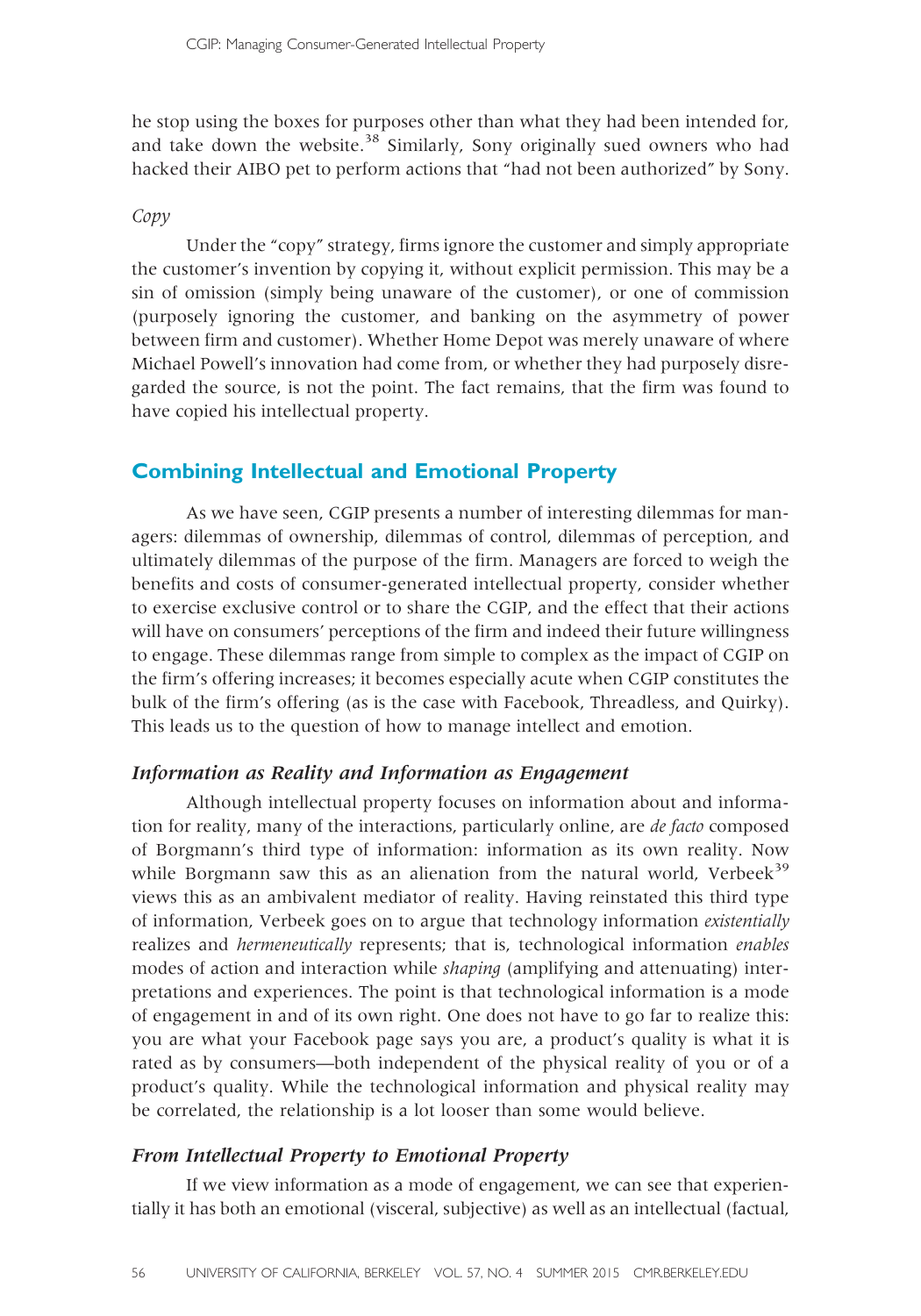objective) component. Information is both comprehended and felt; it is a creation of the heart and of the head. This is an important point to bear in mind when managing CGIP, for the management of intellectual property is about the management of only one side of engagement. Effective management of CGIP without taking cognizance of the emotional aspect can be problematic. Thus we have proposed a complementary term to intellectual property: emotional property. If intellectual property is defined as legal rights to creations of the mind, emotional property can be defined as the emotional investment in or attachment to creations of the heart and mind.

Viewed this way, the backlash against certain companies' appropriation of CGIP could have been expected. For while a company can capture CGIP, it cannot appropriate or negate the emotional investment that consumers have in their creations. Thus the manner in which CGIP is appropriated and to what ends it is used become important considerations. Firms need to contemplate how *overtly* or *covertly* they assume CGIP and whether the ends to which the CGIP is put is assonant or dissonant with consumers' emotional values. Recognizing the de facto existence of consumers' emotional property and its experiential legitimacy (even if it has no legal status) should lead managers to always ask the question: what *meaning* does this IP have to the consumer? For example, the re-use of a person's picture in promotion of a social media site may have very different reactions if that person had recently died. The emotional property principle might be: "understand and ask." That is, understand the meaning and seek permission, regardless of whether you own the IP or not.

Emotional property is exclusive to the consumer, and its value can range from low to high. For example, a simple product review on Amazon may represent low emotional property to the poster. In contrast, a piece of music that a consumer has composed, recorded, and posted on YouTube might have high emotional property to its creator. Firms usually only care about intellectual property and their control over it. In Michael Powell's case, his invention represented high intellectual property to Home Depot, but also high emotional property to Powell himself—a combination for which some strategies are much more appropriate than others. We explore these relationships further in the matrix in Figure 5, which combines the value of the emotional property to the consumer and the firm's potential to control the intellectual property. We use the term "potential control," as there is always a *cost* and an *uncertainty* element in the attempt to exercise control. For example, car manufacturers could sue consumers who hack the engine maps of their cars (the code is copyrighted), but the cost in terms of legal fees and negative publicity combined with the uncertainty of legal outcomes has, to date, deterred them. We term the resulting grid the "EPIP" (Emotional Property-Intellectual Property) matrix.

We can also map the 8 Cs previously referred to onto the four quadrants of the EPIP matrix to offer managerial diagnostics and advice. The logic of the EPIP matrix is as follows: along the horizontal axis, the Cs run in sequence from less to more control that the firm can potentially exercise over the CGIP. Consumers naturally try to maximize their own interests. Undeniably, they prefer it when firms respond with the most positive strategies (from Figure 4), but even when firms adopt a negative stance towards CGIP, consumers support strategies that allow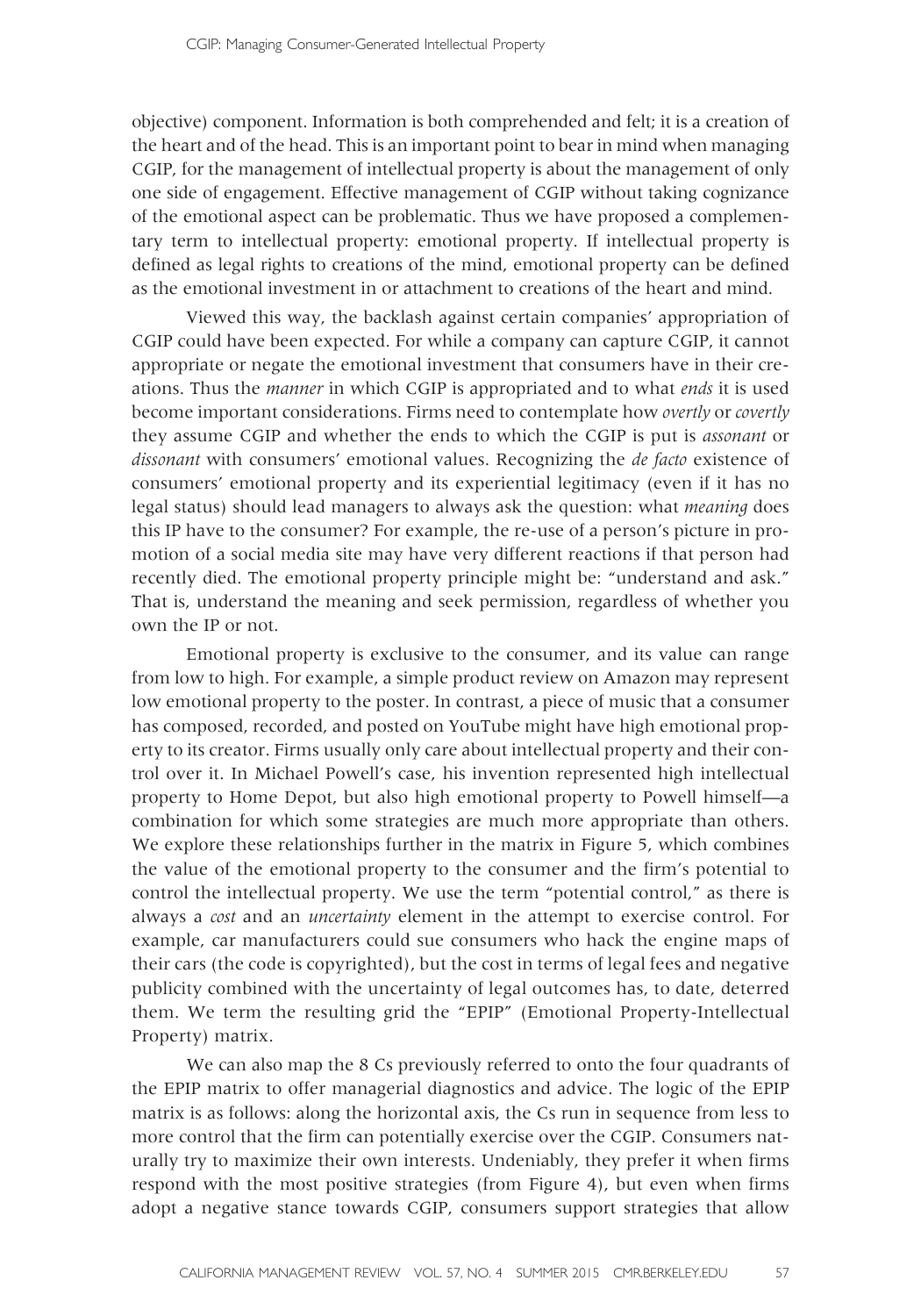



them to retain the most control over their IP. Thus positive and negative strategies map onto the vertical axis.

Managers can use the EPIP matrix to gain insight into the nature of the consumer's intellectual contribution. The firm first needs to gauge the value of the intellectual property to itself and the extent to which it has the potential to control it. Then it must ascertain the value of the emotional property to the creative consumer; and, having done this, it must then adopt one of the appropriate Cs as its strategy. We discuss each of the four quadrants and their optimal associated strategies in turn.

Where the creation has low emotional property value to the consumer, as well as low control over intellectual property value by the firm, the strategic options are to *condone* or to *condemn*. Jill and Kevin obviously had a high emotional attachment to their wedding and the wedding dance. They just so happened to choose the Chris Brown song, which was not really central to their creativity, and they could conceivably have used any similar piece of music. While their choice represented an infringement of Sony's copyright, the firm chose to *condone* their action and this had positive results for the firm. Consumers who created jailbreaks for the Apple iPhone obviously had high emotional stakes in their innovations. While Apple did not approve of their actions, the firm realized that the costs of either pursuing them directly, or alternatively embracing them would be prohibitive. The firm therefore merely chose to *condemn* them.

Where the creation has high emotional property value to the consumer, but the firm has limited potential to control the intellectual property, the strategic options are to cultivate or to coordinate. When Lego learned of consumers hacking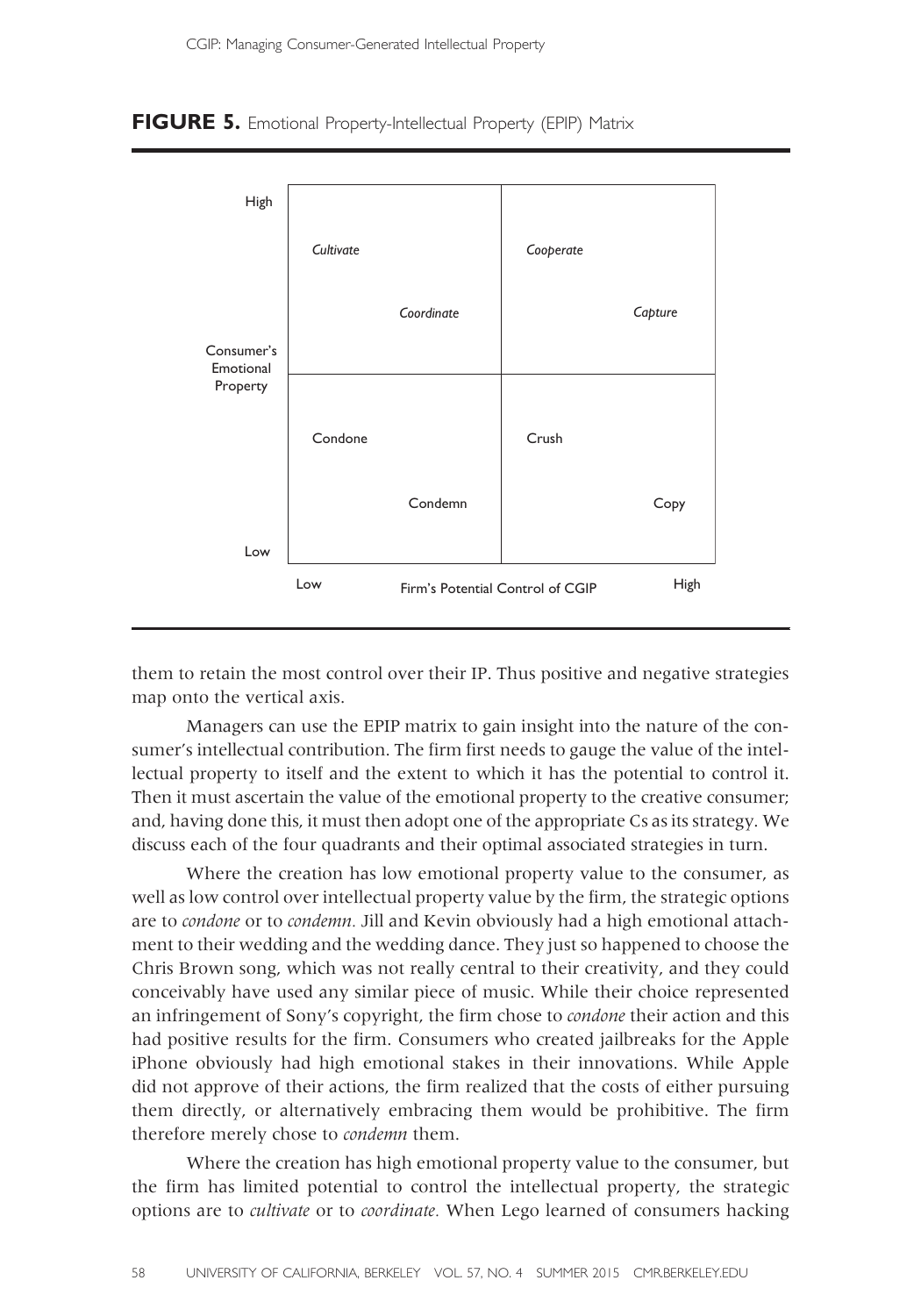its product and creating new code, it chose to *cultivate* their creativity, and by doing so enabled innovation to grow and a brand community to evolve. The emotional property value of a single selfie to an individual on Facebook is relatively low, and is also of relatively low intellectual property value to Facebook. The firm therefore chooses to adopt the positive strategy of *coordinating* the CGIP efforts of millions of individuals and facilitating their creation. The presence of countless millions of individual CGIP contributions in turn attracts customers, from whom rent can then be generated.

Where the creation has low emotional property value to the consumer, and the firm has high potential to control the intellectual property, the strategic choices are to *crush* or to *copy*. Perceiving the hacks by individual owners of its AIBO product had low emotional property value to them, Sony chose to *crush* their efforts by issuing cease and desist letters. Home Depot perceived (wrongly) that Michael Powell's innovation had low emotional property value to him. Instead of cooperating with Powell, the firm chose to *copy* his invention. While this might have been a feasible, if somewhat unethical strategy if the consumer had been unable to fight back, in this particular case the strategy failed badly for Home Depot.

Finally, in the instance where the creation has high emotional property value to the consumer and the firm has high potential to control the intellectual property, the strategic choices are to *cooperate* or to *capture*. Threadless chooses to *cooperate* with its customers, because it realizes that their designs have high emotional property value to them and also represent high intellectual property value to the firm. Importantly, Threadless shares the intellectual property with the consumer. However, while the individual innovation efforts of Quirky's customers are of high emotional value to them, and they also represent valuable intellectual property to the firm, Quirky chooses to *capture* this value. Unlike Threadless, Quirky takes exclusive ownership of the IP for all successful submissions, and the contributor may or may not be compensated, depending on the idea's eventual commercialization.

## **Conclusion**

We have explored the phenomenon of consumer-generated intellectual property that arises when consumers rather than firms contribute content, innovate, modify, hack, or in other ways change or add value to the offerings of organizations. CGIP raises critical issues for managers who need to consider how their firms are going to deal with the myriad of problems and opportunities it raises. Obviously, the complexity of managing CGIP varies considerably, and this complexity varies with the value of the CGIP to both consumers and firms. Borgmann's insights into the types of information provide us with a lens for understanding the nature of CGIP and the legal actions firms might take in this regard. A firm's stances towards CGIP can be either positive or negative and there are four positive and four negative strategies that firms can implement in dealing with CGIP. However, we distinguish between intellectual property (which firms might care about more) and emotional property (which consumers might be more concerned with). We suggest the use of the EPIP matrix that allows managers to devise the appropriate strategies to deal with any conceivable CGIP issue that might arise.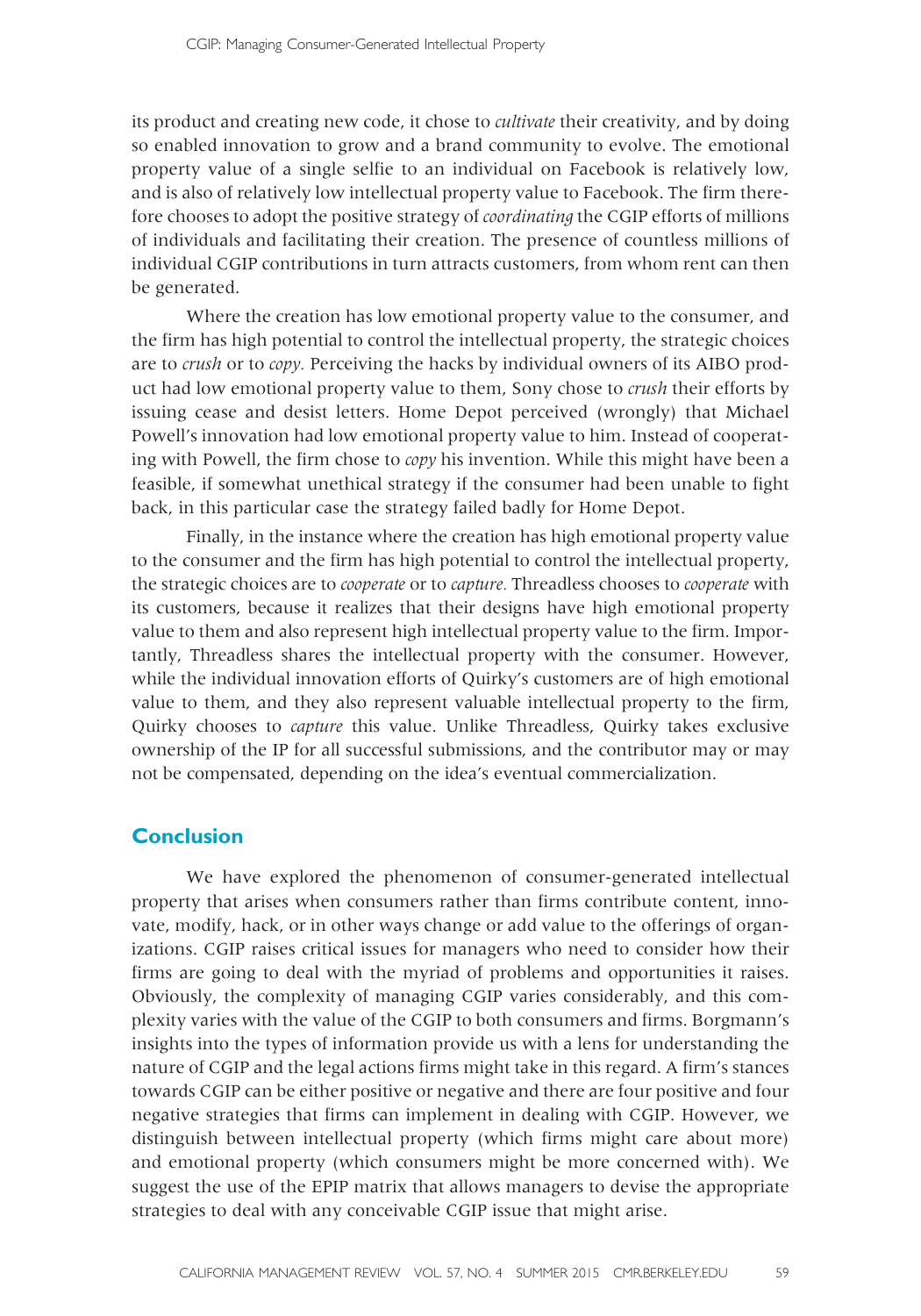The information contained in intellectual property generated by consumers has almost everything in common with the notion of information as a commodity, as discussed by Glazer.<sup>40</sup> In describing the "value of information," he notes that unlike the typical economic good, information is not easily divisible; it is nonappropriable, abundant, and rarely exhibits decreasing returns to use. The intellectual property generated by a consumer can usually be shared with other consumers and firms. Unlike a physical good, when a consumer gives information away, they still have it for themselves. CGIP is plentiful, partially because of the modularity of many products, and also because of the ease with which consumers can now communicate, share, and improve their ideas. This is why it has an increasing return to use. Finally, the idea-generative activity of consumers does indeed "feed on itself." As we saw in the Lego case, the more consumers who contribute, the more active the community becomes, the more new members join, and the more they in turn contribute. Not only do the numbers of ideas and contributions increase: the quality does as well: "This creates both the demand and conditions for production of subsequent [contributions]."<sup>41</sup>

Emotional property constitutes an important issue that has not previously been raised in the consumer innovation or marketing literatures. As we show, firms should take emotional property very seriously and deal with it carefully when encountering creative consumers. Managers should work hard at understanding the value of emotional property, because getting it wrong can have disastrous legal, financial, and reputational consequences for the firm.

Until recently, firms have focused on the exchange of manufactured goods, $42$  embedded value, and transactions. Now, a new dominant logic is emerging in which not only marketing, but indeed the entire outlook of organizations has shifted to a "continuous social and economic process"<sup>43</sup> in which the consumers as creators and co-creators play a far more equitable role. Astute managers will look beyond the boundaries of the organization to evaluate not only the intellectual, but also the emotional property of creative consumers, and select their CGIP strategy accordingly.

#### **Notes**

- 1. A. Loinaz, "Diesel says Facebook owes him "billions of dollars" for boosting the sites profile," Entertainment Weekly, May 13, 2013, <http://ca.eonline.com/news/418116/vin-diesel-saysfacebook-owes-him-billions-of-dollars-for-boosting-site-s-profile>, accessed October 14, 2014.
- 2. R. Glazer, "Marketing in an Information-Intensive Environment: Strategic Implications of Knowledge as an Asset," The Journal of Marketing, 55/4 (October 1991): 1-19.
- 3. S.L. Vargo and R.F. Lusch, "Evolving to a New Dominant Logic for Marketing," Journal of Marketing, 68/1 (January 2004): 1-17; L.A. Bettencourt, R.F. Lusch, and S.L. Vargo, "A Service Lens on Value Creation: Marketing's Role in Achieving Strategic Advantage," California Management Review, 57/1 (Fall 2014): 44-66.
- 4. M.E. Kabay, "Michael Powell gives The Home Depot the finger (guard)," 2010, <www.networkworld.com/article/2212203/data-center/michael-powell-gives-the-home-depot-the-finger–guard-. html>, accessed February 15, 2014.
- 5. Richard Raysman, E.A. Pisacreta, S.H. Ostrow, and K.A. Adler, Intellectual Property Licensing: Forms and Analysis (New York, NY: Law Journal Press, 1999) p. 1-650.
- 6. D.J. Teece, "Capturing Value from Knowledge Assets," California Management Review, 40/3 (Spring 1998): 55-79.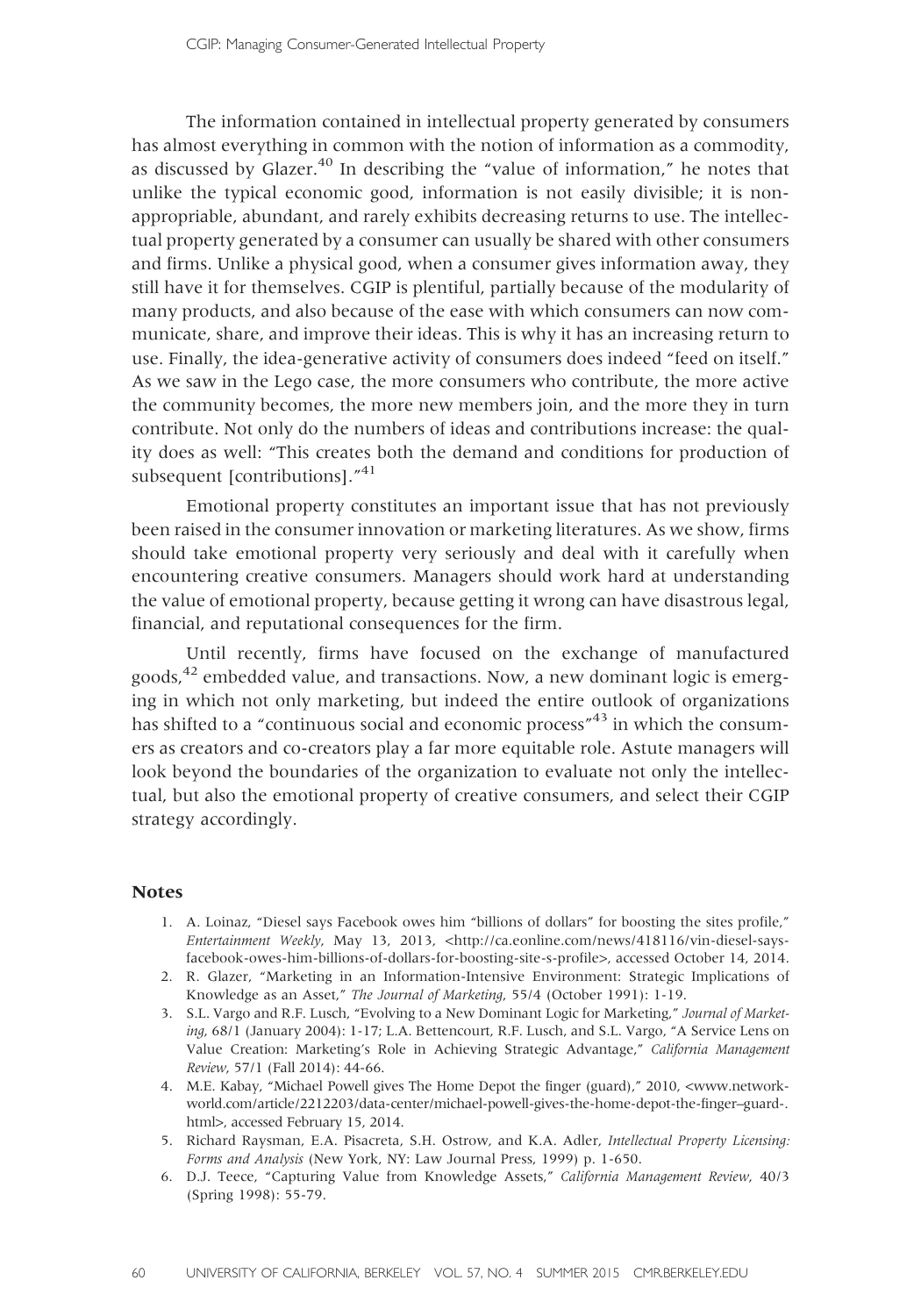- 7. J.H. Kietzmann and I. Angell, "Generation-C: Creative Consumers in a World of Intellectual Property Rights," International Journal of Technology Marketing, 9/1 (2014): 86-98.
- 8. E. Mollick, "Tapping into the Underground," MIT Sloan Management Review, 46/4 (Summer 2005): 21-24.
- 9. West's Encyclopedia of American Law (Detroit, MI: Thomson/Gale, 2008).
- 10. World Intellectual Property Organization, "FAQs: Patents," 2014, <www.wipo.int/patents/en/ faq\_patents.html>, accessed October 14, 2014.
- 11. World Intellectual Property Organization, "What is Intellectual Property?" 2015, <www.wipo. int/about-ip/en/>, accessed February 15, 2015.
- 12. M. Csikszentmihalyi and E. Halton, The Meaning of Things: Domestic Symbols and the Self (Cambridge: Cambridge University Press, 1981).
- 13. G.F. Loewenstein, E.U. Weber, C.K. Hsee, and N. Welch, "Risk as Feelings," Psychological Bulletin, 127/2 (March 2001): 267; F. Dolcos, A.D. Iordan, and S. Dolcos, "Neural Correlates of Emotion– Cognition Interactions: A Review of Evidence from Brain Imaging Investigations," Journal of Cognitive Psychology, 23/6 (2011): 669-694.
- 14. A. Borgmann, Holding on to Reality: The Nature of Information at the Turn of the Millennium (Chicago, IL: University of Chicago Press, 1999).
- 15. T. Molloy, "Engineers modify hybrid cars to get up to 250 mpg," 2005, <http://usatoday30. usatoday.com/tech/products/gear/2005-08-14-hybrid-tinkering\_x.htm>, accessed October 14, 2014.
- 16. J. Deighton and L. Kornfeld, "Sony and the JK Wedding Dance," Harvard Business School Case 510-064, 2012.
- 17. R.C. Bennett and R.G. Cooper, "The Misuse of Marketing: An American Tragedy," Business Horizons, 24/6 (November/December 1981): 51-61.
- 18. M.K. Poetz and M. Schreier, "The Value of Crowdsourcing: Can Users Really Compete with Professionals in Generating New Product Ideas?" Journal of Product Innovation Management, 29/2 (March 2012): 245-256.
- 19. R.V. Kozinets, A. Hemetsberger, and H.J. Schau, "The Wisdom of Consumer Crowds Collective Innovation in the Age of Networked Marketing," Journal of Macromarketing, 28/4 (December 2008): 339-354.
- 20. A.M. Muñiz Jr. and H.J. Schau, "How to Inspire Value-Laden Collaborative Consumer-Generated Content," Business Horizons, 54/3 (May/June 2011): 209-217.
- 21. O. Alexy, A. Salter, and P. Criscuolo, "Managing Unsolicited Ideas for R&D," California Management Review, 54/3 (Spring 2012): 116-139.
- 22. E. Von Hippel, "Democratizing Innovation: The Evolving Phenomenon of User Innovation," International Journal of Innovation Science, 1/1 (2009): 29-40.
- 23. Alexy, Salter, and Criscuolo, op. cit.
- 24. E. Von Hippel, "Lead Users: A Source of Novel Product Concepts," Management Science, 32/7 (July 1986): 791-805.
- 25. Borgmann, op. cit.
- 26. S. Winchester, The Surgeon of Crowthorne: A Tale of Murder, Madness and the Oxford English Dictionary (London: Penguin, 2002).
- 27. "An Open-Source Shot in the Arm?" The Economist, 371/8379 (2004): 17-19.
- 28. S. Shah, "Sources and Patterns of Innovation in a Consumer Products Field: Innovations in Sporting Equipment," Sloan Working Paper, 2000.
- 29. B. Choudhury, "The Litigious Yogi," The Economist, 371/8380 (2004): 64.
- 30. G.E. Schiavo, Antonio Meucci: Inventor of the Telephone (New York, NY: Vigo Press, 1958).
- 31. M. Bergquist and J. Ljungberg, "The Power of Gifts: Organizing Social Relationships in Open Source Communities," Information Systems Journal, 11/4 (October 2001): 305-320.
- 32. P. Bourdieu, Outline of a Theory of Practice, Volume 16 (Cambridge: Cambridge University Press, 1977).
- 33. Ibid.
- 34. A. Sundelin, "Business Model Example: LEGO—Turning Users into Product Developers," 2009, <http://tbmdb.blogspot.ca/2009/12/business-model-example-lego-turning.html>, accessed October 14, 2014.
- 35. J.H. McAlexander, J.W. Schouten, and H.F. Koenig, "Building Brand Community," Journal of Marketing, 66/1 (January 2002): 38-54; H.J. Schau, A.M. Muñiz Jr., and E.J. Arnould, "How Brand Community Practices Create Value," Journal of Marketing, 73/5 (September 2009): 30-51.
- 36. K.R. Lakhani and Z. Kanji, "Threadless: The Business of Community," Harvard Business School Case no. 9-608-707, 2008, p. 608-707.